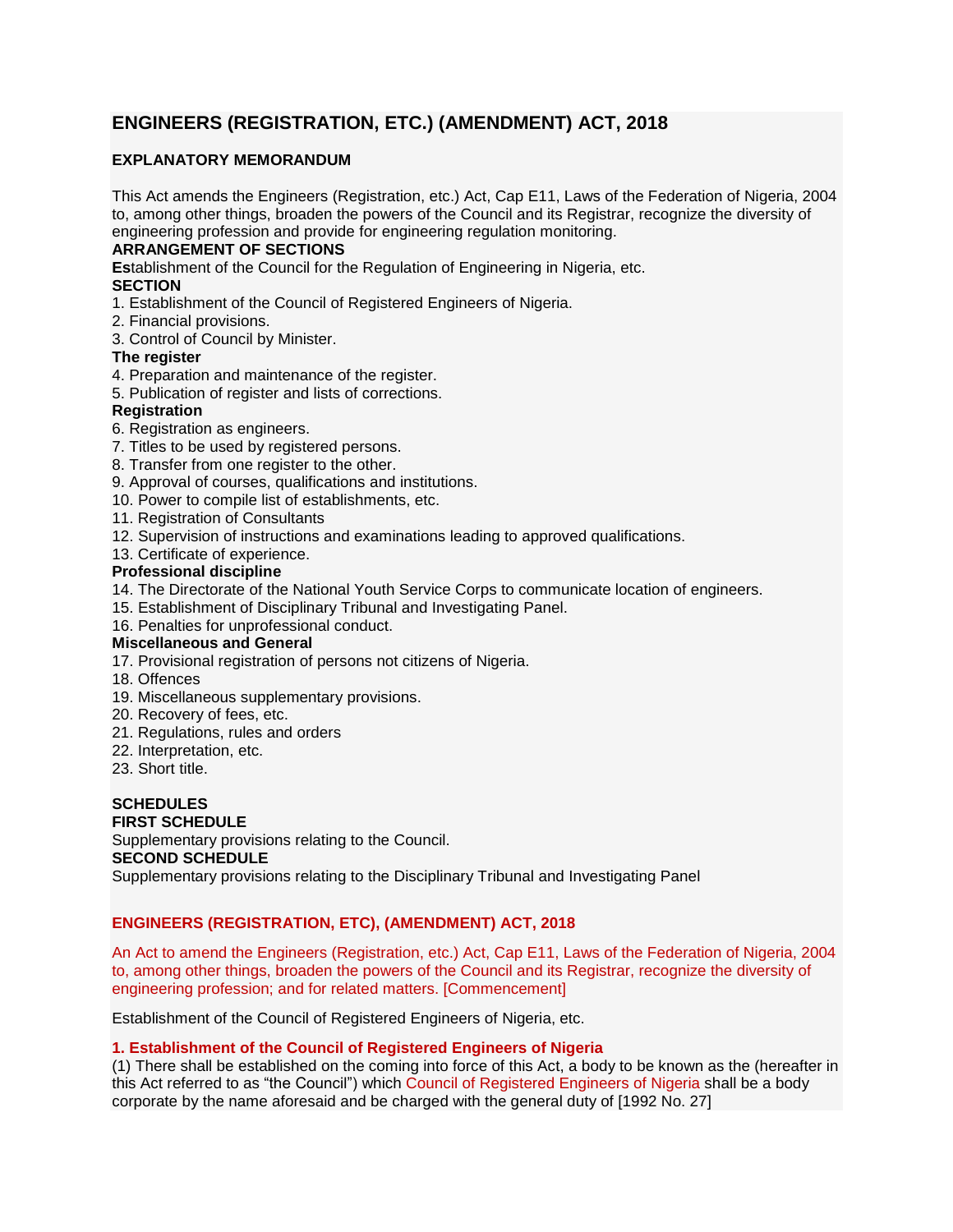(a) determining who are engineering practitioners for the purposes of this Act;

(b) determining what standards of knowledge and skill are to be attained by persons seeking to become registered as engineering practitioners and raising those standards from time to time as circumstances may permit;

(c) securing, in accordance with the provisions of this Act, the establishment and maintenance of registers of persons entitled to practise as registered engineering practitioners and the publication from time to time of lists of those persons;

(d) regulating and controlling the practice of the engineering profession in all its aspects and ramifications;

(e) prosecuting any person or firm that contravenes the provisions of this Act in a court of competent jurisdiction:

(f) regulating industrial training schemes in engineering for the training of engineering practitioners and students;

(g) ensuring capacity building and monitoring local content development in the Nigerian engineering industry through –

(i) mandatory attachment of Nigerians to expatriate engineers on major projects to understudy them from inception,

(ii) ensuring that all foreign engineering firms establish their design offices in Nigeria,

(iii) granting of compulsory attestation to all expatriate quota applications for engineering practitioners, including turnkey project, that there are no qualified and competent Nigerians for the job in question at the time of application and that granting of the expatriate quota shall be contingent on training of such number of persons as may be required for the execution of the job, and

(iv) ensuring that, before being allowed to practice in Nigeria, such foreign engineering practitioners granted work permit, register with the Council and obtain such licenses including practicing licenses as may be required from time to time:

(h) investigating engineering failures; and

(i) performing other functions conferred on the Council by this Act; and

(2) Subject to the provisions of this Act, the Council shall consist of the following members from the register of engineering practitioners, that is

(a) one person who shall be elected by the Council as the President;

(b) six persons elected to represent the Nigerian Society of Engineers in the manner provided by the constitution of the Society;

(c) four persons appointed to represent the universities with faculties of engineering in rotation, provided that they are serving Deans of Engineering;

(d) one person appointed to represent the polytechnics in rotation, provided that he is a serving Deans of Engineering;

(e) one person appointed to represent technical colleges in rotation;

(f) six persons appointed to represent the States of the Federation in rotation, provided that no two persons shall be appointed from the same geopolitical zone;

(g) four persons to be appointed by the Minister of whom one shall be from the Ministry under his control and the other persons from amongst other interests in the field of engineering covered by this Act which, in his opinion, are not adequately represented";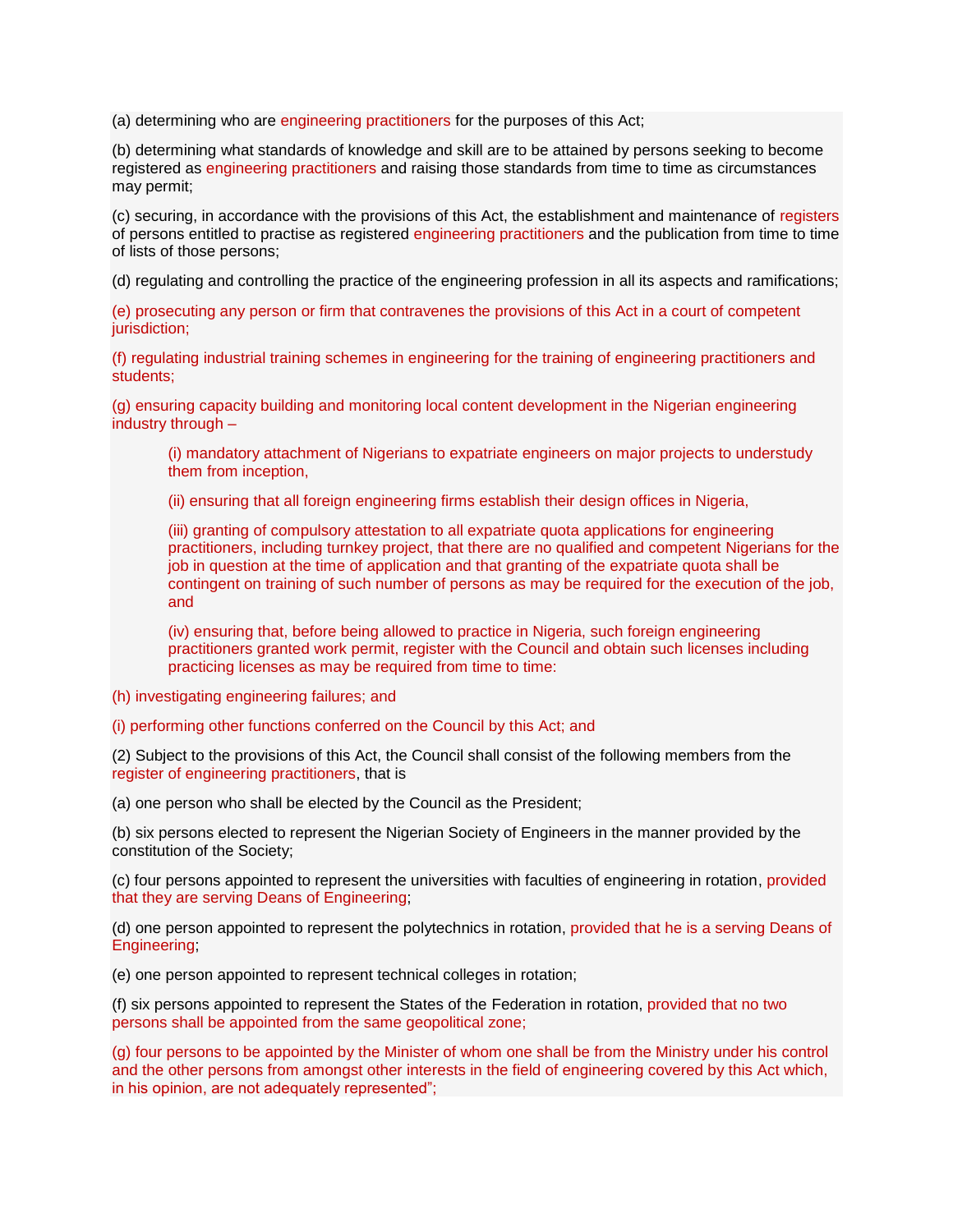(h) one person each to represent –

- (i) Nigerian Association of Technologists in Engineering,
- (ii) Nigerian Society of Engineering Technicians and
- (iii) Nigerian Association of Engineering Craftsmen; and
- (i) One person each appointed to represent the
	- (i) Association for Consulting Engineering in Nigeria
	- (ii) Federation of Construction Industry in Nigeria,
	- (iii) Manufacturers Association of Nigeria, and
	- (iv) Armed Forces in rotation."

# **[First Schedule]**

## **2. Financial Provisions**

(1) The Council shall establish and maintain a fund (in this Act referred to as "the Fund" into which shall be paid and credited –

(a) money appropriated by the National Assembly;

(b) all subventions, fees, fines, penalties and charges for services rendered or publications made by the Council;

(c) gifts, endowments, bequests, loans, donations, grants or aids;

(d) foreign aids and assistance from bilateral and multilateral agencies;

(e) forfeiture surcharge from funds forfeited to the Federal Government of Nigeria by offenders under this Act;

(f) engineering development levy from all engineering projects undertaken by the Federal Government of Nigeria; and

(g) other assets which may accrue to the Council.

## (2) The Council may apply the proceeds of the Fund for –

(a) the cost of administration of the Council;

(b) the payment of salaries, fees and other remuneration of employees of the Council, experts or professionals appointed by the Council;

- (c) maintenance of any property acquired by, or vested in, the Council;
- (d) the development and periodic revision of the Nigerian Engineering Codes and Standards;
- (e) the operation of Engineering Regulations Monitoring; and
- (f) any expenditure connected with all or any function of the Council under this Act.

(3) The Council shall prepare and submit to the Minister, not later than the  $30<sup>th</sup>$  of September of each year, an estimate of its income and expenditure for the next succeeding financial year.

(4) The Council shall keep proper accounts in respect of each financial year and proper accounts in relation to those accounts and shall cause its accounts to be audited as soon as may be after the end of the financial year to which the accounts relate, by a firm of auditors approved in respect of that year by the Council.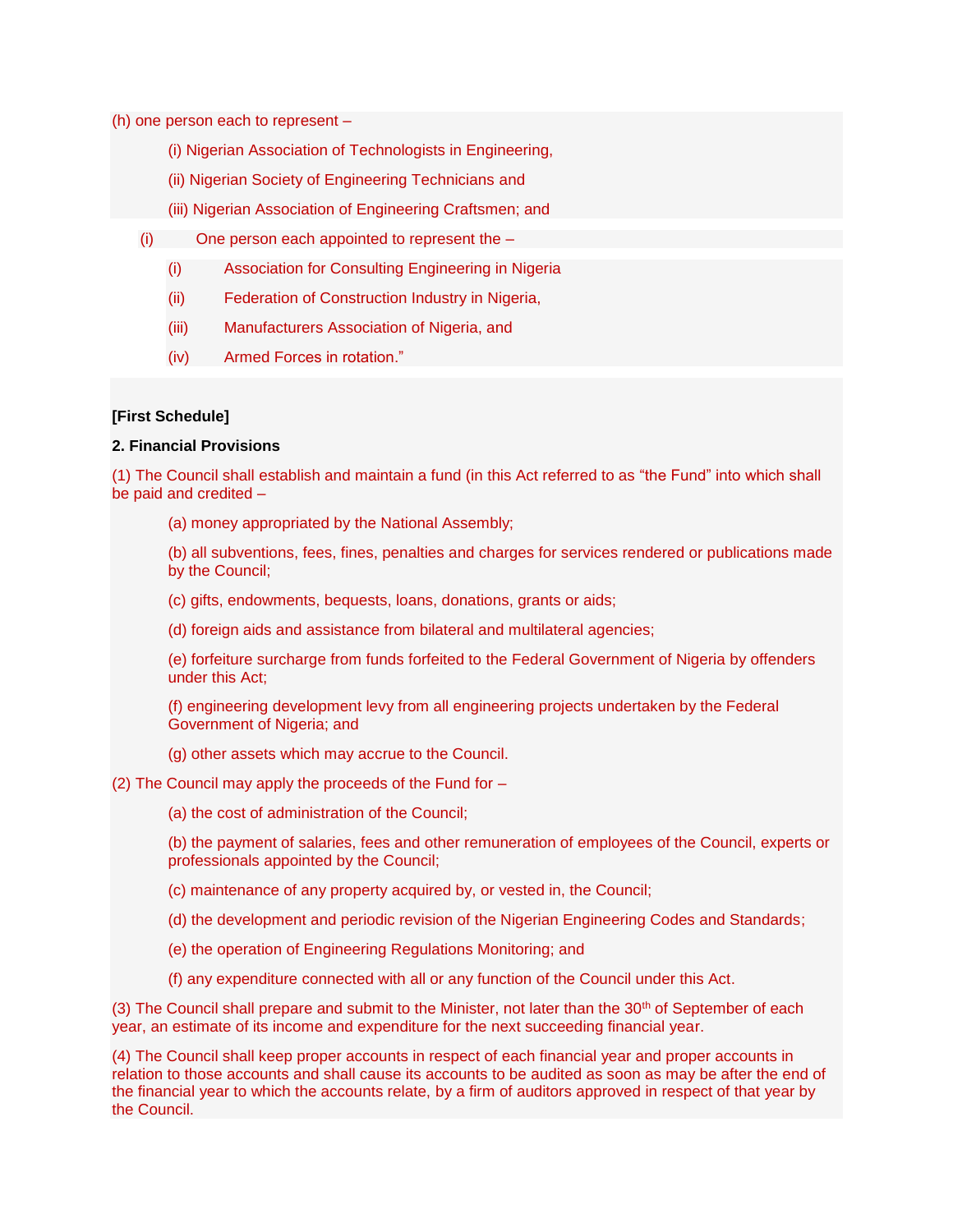(5) The supplementary provisions relation to the payment and collection of levies, fees, charges, surcharges or other stipulated sources of funding under this Act are as set out in the Third Schedule to this Act."

# **3. Control of Council by Minister**

(1) The Minister may give to the Council directions of a general character or relating generally to particular matters (but not to any individual person or case) with regard to the exercise by the Council of its functions and its shall be the duty of the Council to comply with the directions.

(2) Before giving a direction under subsection (1) of this section, the Minister shall serve a copy of the proposed direction on the Council and shall afford the Council an opportunity of making representations to him with respect to the direction; and after considering any representations made to him in pursuance of this subsection, the Minister may give the direction either without modification, or with such modifications as appears to him to be appropriate, having regard to the representations**.** (3) In pursuance of the provisions of subsection (1) and (2) of this section, the Minister shall, subject to the approval of the President, give necessary inducement to private industries providing adequate training facilities to engineers, engineering technologists, technicians and craftsmen in training.

# **[1992 No. 27]**

# **4. Registrar of the Council**

(1) There shall be, for the Council, a Registrar who shall be appointed by the Council.

(2) The Registrar is –

(a) the Chief Executive and Accounting Officer of the Council;

(b) a registered engineer who possesses such relevant qualifications as determined by the Council; and

(c) responsible for the execution of policy and the administration of the affairs of the Council.

(3) The Registrar shall hold office –

(a) for a term of three years in the first instance and may be reappointed for a further term of three years and no more; and

(b) on such terms and conditions as may be specified in his letter of appointment."

4A (1) The Registrar shall prepare and maintain, in accordance with rules made by the Council under this section, registers of names, addresses and approved qualifications and, of such other particulars as may be specified, of all persons who are entitled, in accordance with the provisions of this Act, to be registered as registered engineering practitioners and who apply in the specified manner to be so registered.

(2) The registers of engineering practitioners (in this Act referred to as the "the Registers") shall consist of registered –

(a) engineers;

(b) engineering technologists;

- (c) engineering technicians;
- (d) engineering craftsmen;
- (e) engineering consulting firms; and

(f) engineering firms compiled subject to the provisions of section 10 of this Act.

(3) Subject to the provisions of this Act, the Council shall make rules with respect to the form (including digital or electronic), keeping of the registers and the making of entries in the registers and, in particular –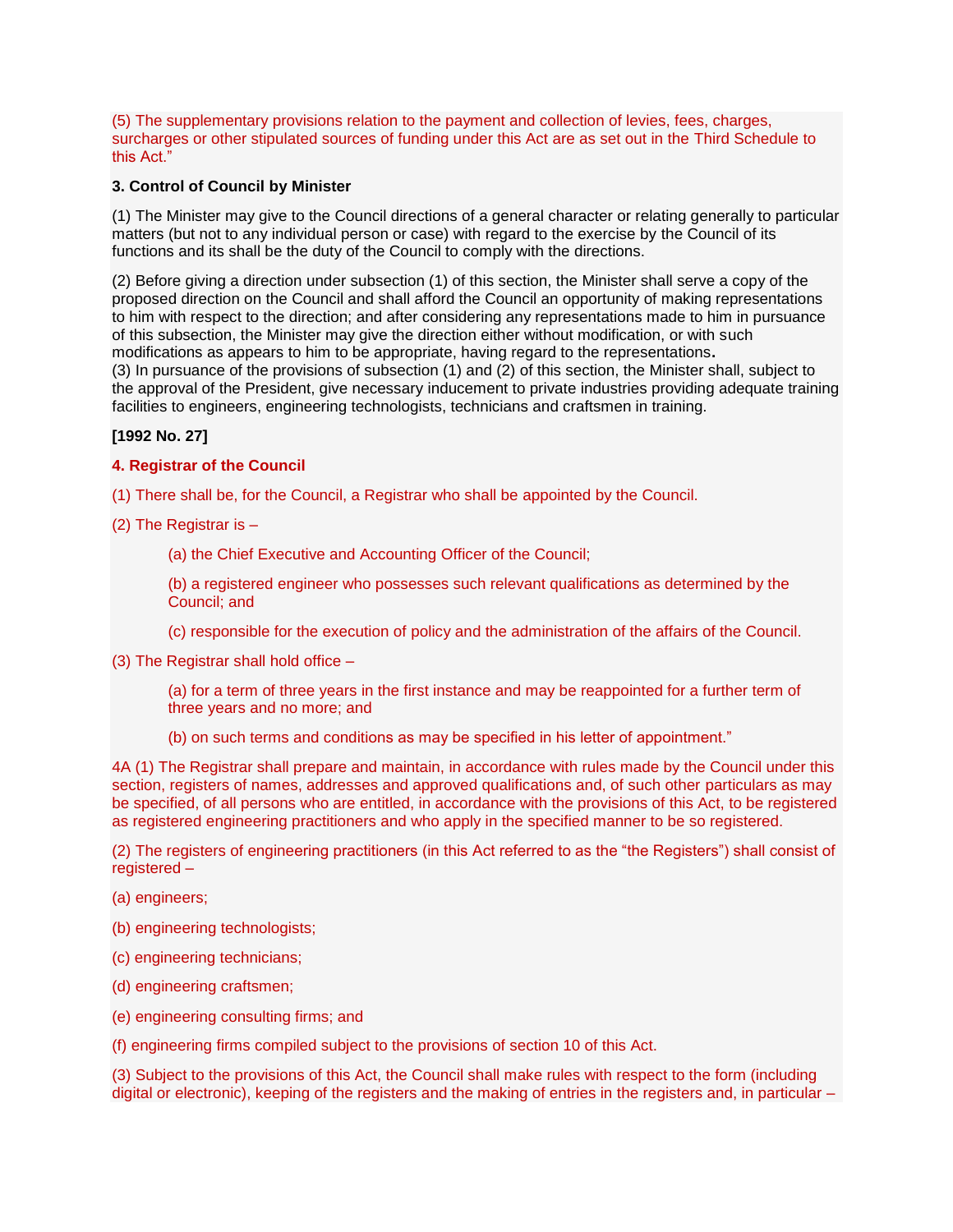(a) regulating the making of applications for registration and periodic practicing licence and providing for the evidence to be produced in support of applications;

(b) providing for the notification to the Registrar, by the person to whom the registered particulars relate, of any change in those particulars;

(c) authorizing a registered person to have any qualification which is, in relation to the relevant division of the profession whether an approved qualification or an accepted qualification for the purpose of section 6(2) of this Act, registered in relation to his name in addition to or, as he may elect, in substitution for, any other qualification so registered;

(d) specifying the fees to be paid to the Council in respect of the entry of names on the registers and issuance of licences and authorizing the Registrar to refuse to enter a name on a register or issue licences until the fees specified for such entry have been paid;

(e) relating to the issuance of practicing licence and specification of period of validity and the fees to be paid;

(f) specifying the manner in which professional associations may certify their members for the purpose of registration under this Act; and

(g) specifying anything not specified under the provisions of this section.

(4) The Registrar shall –

(a) correct, in accordance with the Council's directions, any entry in the register which the Council directs him to correct as being, in the Council's opinion, an entry which was incorrectly made;

(b) make any necessary alteration to the registered particulars of registered persons;

(c) remove from the register the name of any registered person who has died;

(d) remove, from the relevant register of engineering practitioners, all particulars relating to persons registered improperly out of misinformation, expiration of resident permits or any other grounds;

(e) remove, from the appropriate register, any person who, after due inquiry, is adjudged by the Council to have been guilty in his professional capacity of infamous conduct, gross negligence or incompetence; or

(f) remove from the appropriate register, any person who is convicted of any criminal offence which, in the opinion of the Council, renders him unfit to practice";

(5) If the Registrar –

(a) sends by post or electronic means to any registered person a registered letter or electronic mail addressed to him at his address on the register and copied to the respective professional associations, enquiring whether the registered particulars relating to him are correct and receives no reply to the letter within the period of six months from the date of posting it, and

(b) upon the expiration of that period, sends in like manner to the person in question a second similar letter and receives no reply to that letter within three months from the date of posting it,

The Registrar may remove the particulars relating to the person in question from the relevant register.

(6) Upon appeal, the Council may direct the Registrar to restore to the appropriate part of the register the particulars so removed."

4B (1) The Council may appoint such officers and other employees as it may deem necessary.

(2) Subject to the Pensions Reform Act, the terms and conditions of service (including remunerations, allowances, benefits and pensions) of officers and employees of the Council shall be determined by the Council.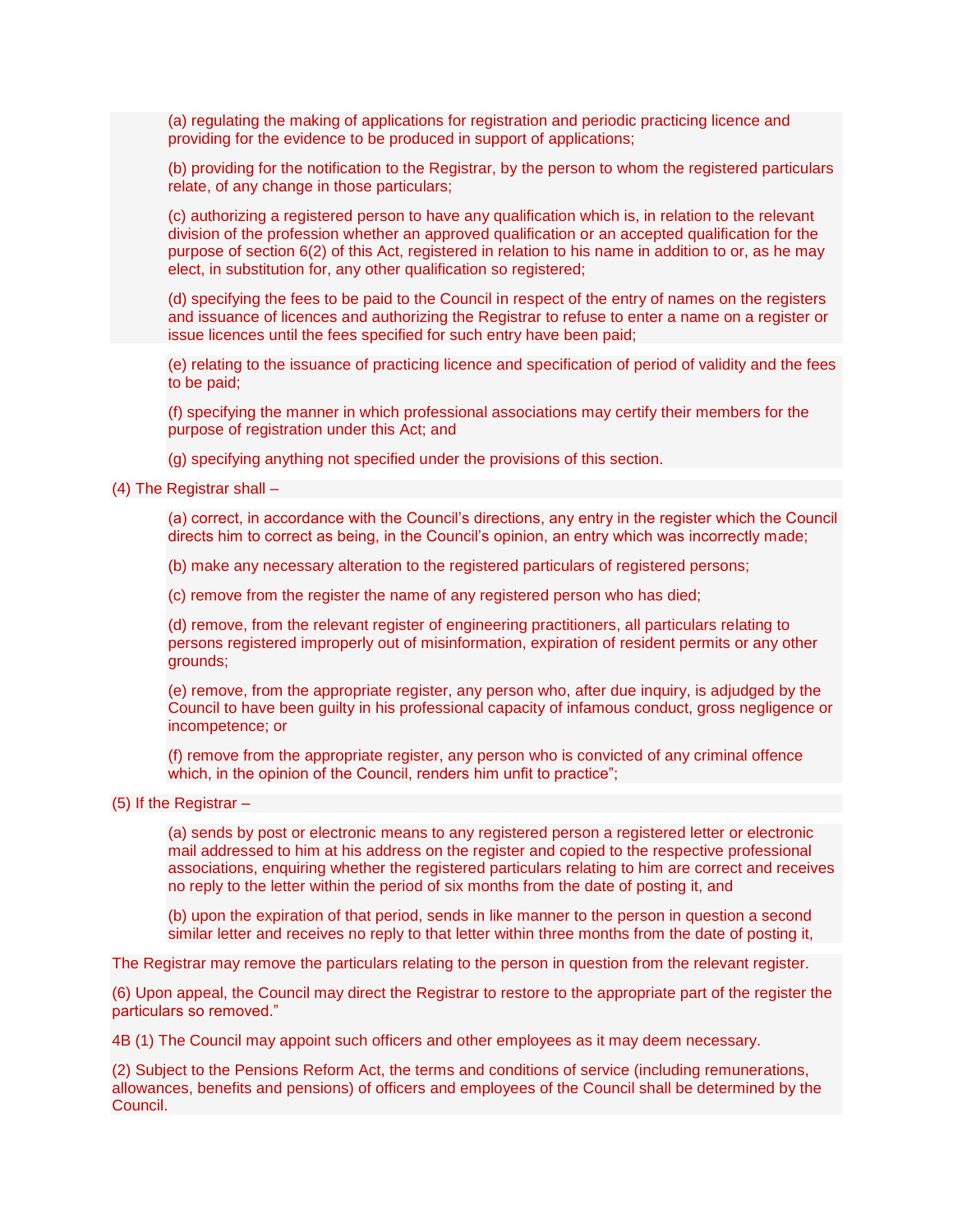4C. The Council may, subject to the provisions of this Act, make staff regulations relating generally to the conditions of service of the employees of the Council, and such regulations may provide for –

- (a) The appointment, promotion and disciplinary control (including dismissal) of the employees of the Council; and
- (b) Appeals by such employees against dismissal or other disciplinary measures.

4 D. The employees of the Council are entitled to pensions and other retirement benefits as prescribed under the Pensions Reform Act."

## **5. Publication of Register and List of Corrections**

(1) It shall be the duty of the Registrar –

(a) to cause the register to be printed, published, and put on sale to members of the public, not later than two years from the beginning of the year in which this subsection comes into force; and

(b) in each year after that in which a register is first published under paragraph (a) of this subsection, to cause to be printed, published and put on sale as aforesaid, either a corrected edition of the register or a list of alterations made to the register since it was last printed; and

(c) to cause a print of each edition of the register and of each list of corrections to be deposited at the principal offices of the Council, and it shall be the duty of the Council to keep the register and lists so deposited open at all reasonable times for inspection by members of the public.

(2) A document purporting to be a print of an edition of a register published under this section by authority of the Registrar in the current year, or documents purporting to be prints of an edition of a register so published in a previous year and of a list of corrections to that edition so published in the current year, shall (without prejudice to any other mode of proof) be admissible in any proceedings as evidence that any person specified in the document, or the documents read together, as being fully or provisionally registered is so registered, and that any person not so specified, is not so registered.

## **Registration**

#### **6. Registration as Engineering Practitioners**

(1) Subject to section 16 of this Act, a person is entitled to be fully registered under this Act if he has satisfied the requirements of his professional association and –

(a) has attended a course of training approved by the Council under this Act;

(b) the course was conducted at an institution so accredited, or partly at one such institution and partly at another or others;

(c) he holds a qualification so approved; and

(d) he holds a certificate of experience issued under sections 9 and 13 of this Act."

(2) Subject as aforesaid, a person shall also be entitled to be fully registered under this Act if he satisfies the Council –

(a) that he is of good character;

(b) that he holds a qualification granted outside Nigeria and for the time being accepted by the Council for the purposes of this subsection as respects the engineering profession;

(c) that in the country in which the qualification was granted he was under no legal disability in the practice of engineering; and

(d) if the Council so requires, that he has had sufficient practical engineering experience, and the Council shall from time to time publish in the Federal Gazette particulars of the qualifications for the time being accepted as aforesaid.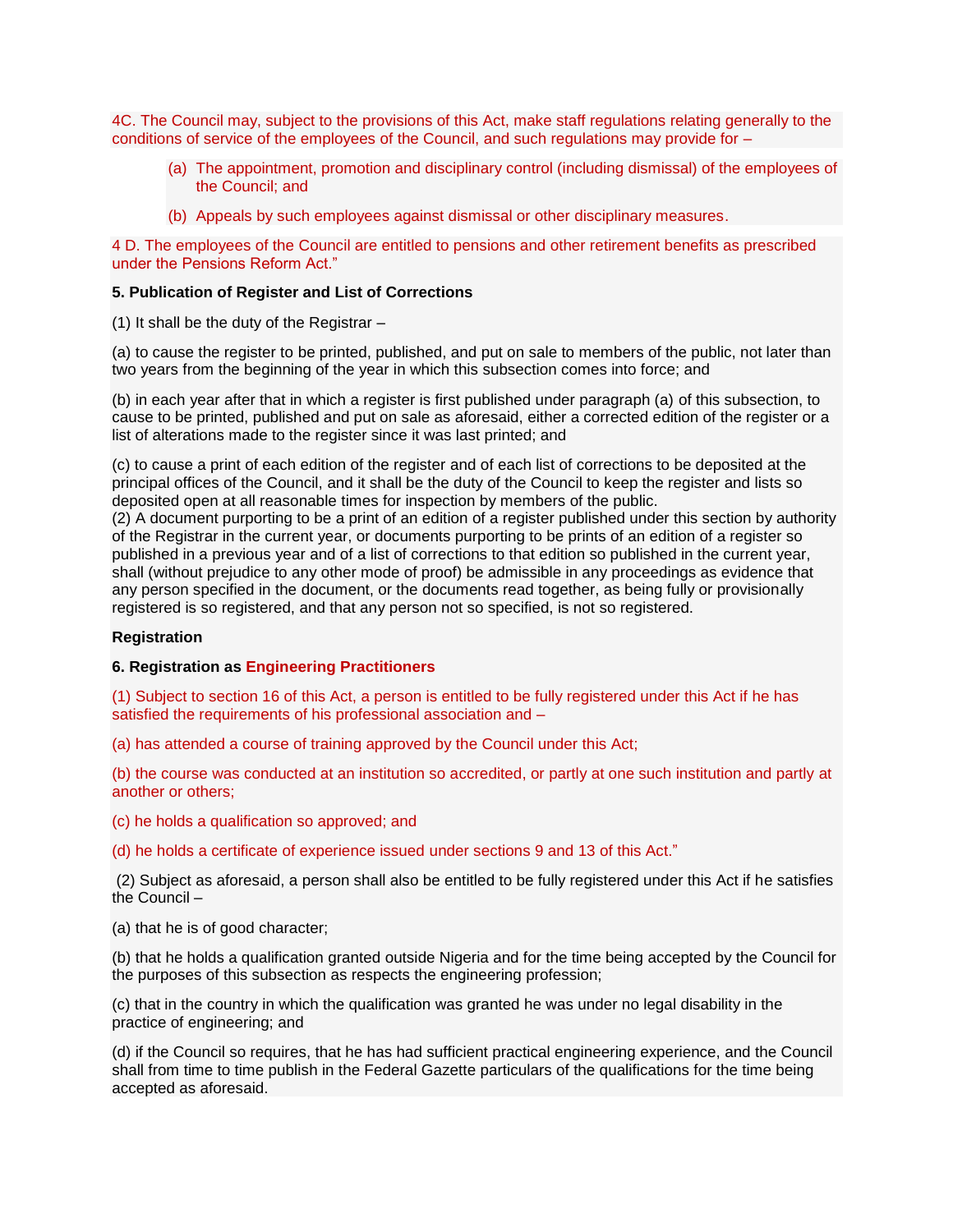(3) Subject as aforesaid, a person shall be entitled to be registered under this Act in the cases specified in section 12 of this Act.

(4) Fully registered engineering practitioners shall have their practicing licence renewed annually as may be provided for by regulations made under this Act.

(5) Registered engineering consulting firms shall have their practicing licence renewed biennially as may be provided for by regulations made under this Act"

#### **7. Titles to be used by registered persons**

(1) A registered engineer shall use the abbreviation "Engr" before his name. [1992 No. 27]

(2) A registered engineering technologist shall use the abbreviation "Engn. Tech" before his name [1992 No. 27]

(3) A registered engineering technician shall use the abbreviation "Tech" after his name. [1992 No. 27]

(4) A registered engineering craftsmen shall use his full title with his trade in bracket under his name. [1992 No. 27]

#### **8. Transfer from one register to the other**

(1) An engineering craftsman may apply to transfer to the register of engineering technicians if he obtains the Ordinary National Diploma Certificate or an approved equivalent educational qualification and the required working experience.

[1992 No. 27]

(2) An engineering technician may apply to transfer to the register of engineering technologists if he obtains the Higher National Diploma Certificate or he has successfully completed an equivalent course of study in a polytechnic or college of technology or any other approved institution. [1992 No. 27]

(3) An engineering technologist may apply to transfer to the register of engineers if he –

(a) passes the examination accredited by the Council, the academic content of which shall meet the requirement for registration as an engineer; or

(b) attends a post-Higher National Diploma course approved by the Council and run by a polytechnic or university and passes an examination accredited by the Council; or

(c) passes a university degree programme or any examination conducted by any other body authorized by Council

[1992 No. 27]

## **9. Approval of courses, qualifications and institutions**

(1) Subject to subsection (2) of this section, the Council may approve for the purposes of section 6 of this Act –

(a) any courses of training which is intended for persons who are seeking to become, or are already, members of the engineering profession, and which the Council considers is designed to confer on persons completing it sufficient knowledge and skill for the practice of that profession or for practice as members of a specialized branch of that profession;

(b) any institution either in Nigeria, or elsewhere, which the Council considers is properly organized and equipped for conducting the whole or any part of a course of training, approved by the Council under this section;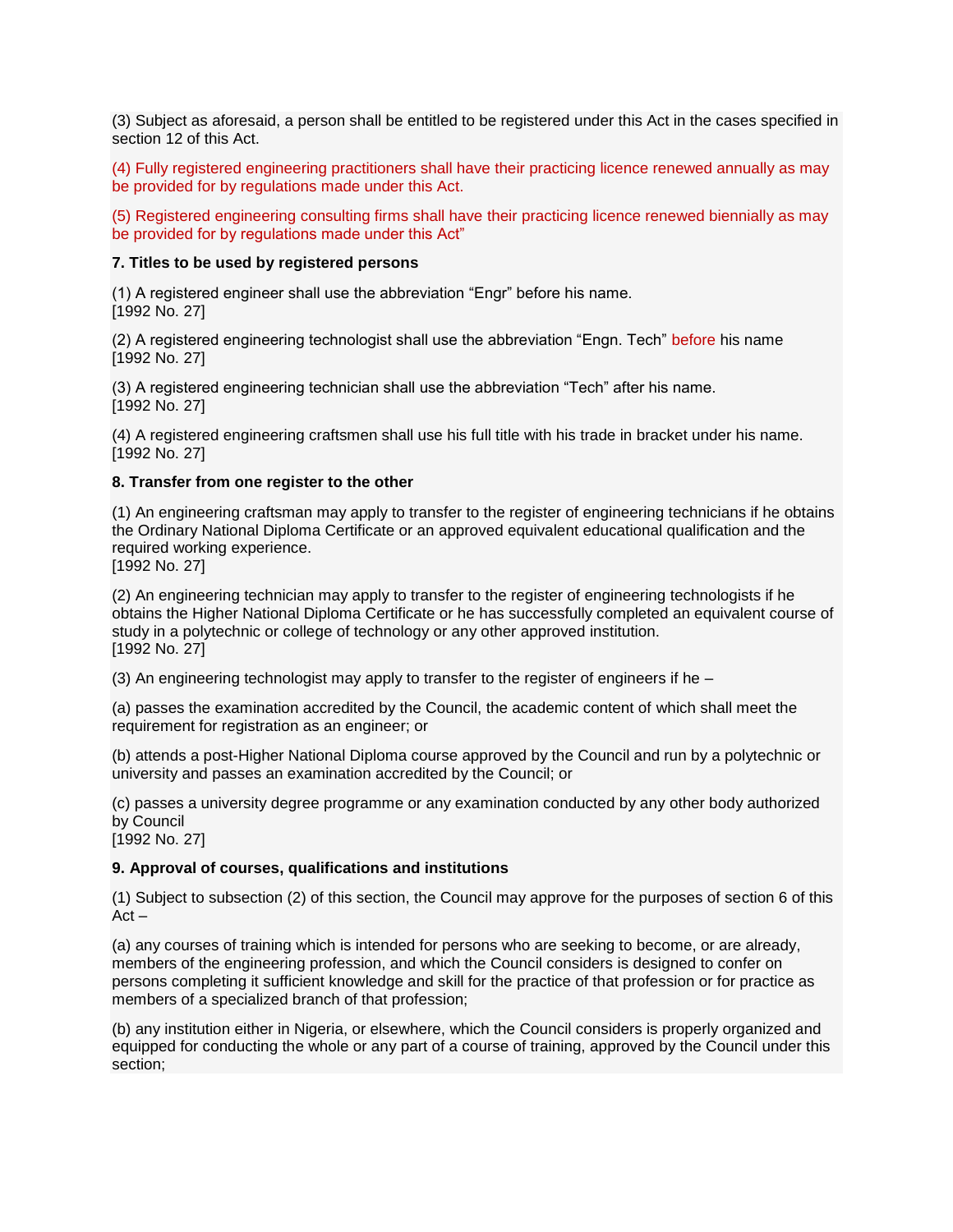(c) any qualification which, as a result of examination taken in conjunction with the course of training approved by the Council under this section, is granted to candidates reaching a standard at the examination indicating, in the opinion of the Council, that they have sufficient knowledge and skill to practise engineering as a profession.

(2) The Council shall from time to time publish in the Federal Gazette a list of qualifications in the profession of engineering approve by it, and subject thereto the Council shall not approve for the purpose of subsection (1) of this section, a qualification granted by an institution in Nigeria unless the qualification has been so published by Council.

(3) The Council may, if it thinks fit, withdraw any approval given under this section in respect of any course, qualification or institution; but before withdrawing such an approval the Council shall-

(a) give notice that it proposes to do so to persons in Nigeria appearing to the Council to be persons by whom the course is conducted or the qualification is granted or the institution is controlled, as case may be;

(b) afford each such person an opportunity of making to the Council representations with regard to the proposal; and

(c) take into consideration any representations made as respects the proposal in pursuance of paragraph (b) of this section.

(4) As respects any period during which the approval of the Council under this section for a course, institution or qualification is withdrawn, the course, institution or qualification shall not be treated as approved under this section; but the withdrawal of such an approval shall not prejudice the registration or eligibility for registration of any person who by virtue of the approval was registered or eligible for registration (either unconditionally or subject to his obtaining a certificate of experience) immediately before the approval was withdrawn.

(5) The giving or withdrawal of an approval under this section shall have effect from such date, either before or after the execution of the instrument signifying the giving or withdrawal of the approval, as the Council may specify in that instrument, and the Council shall

(a) as soon as may be, publish a copy of every such instrument in the Federal Gazette; and

(b) not later than seven days before its publication as aforesaid, send a copy of the instrument to the Minister.

(6) An educational institution for the training of persons in the engineering profession shall submit a syllabus of its programme, content and minimum facilities to the Council for approval before a course approved by the National Universities Commission or the National Board for Technical Education, or any other engineering body, is commenced.

[1992 No. 27]

(7) An educational institution applying for approval shall provide necessary facilities to qualify for interim approval before the first visitation is conducted by the Council. [1992 No. 27]

(8) The National Universities Commission, the National Board for Technical Education or any other engineering body shall impose any necessary sanction on any institution failing to provide facilities under subsection (7) of this section. [1992 No. 27]

## **10. Power to compile list of establishments, etc.**

(1) The Council shall have power to compile the list of establishments which maintain adequate facilities for the training of engineering personnel. [1992 No. 27]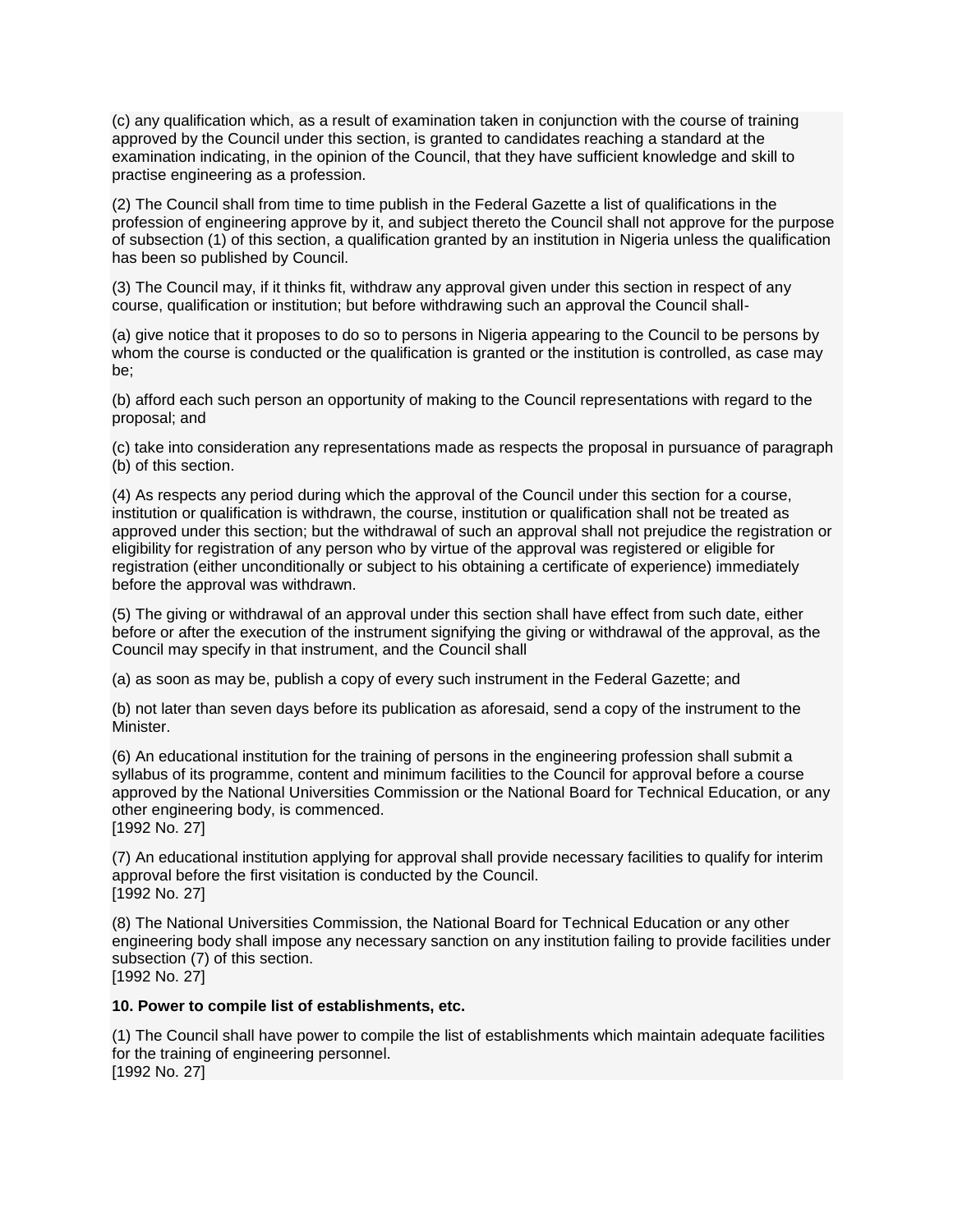(2) In pursuance of the provisions of subsection (1) of this section, the Council shall have the power to inspect approved establishments to confirm, from time to time, the adequacy of facilities within the approved establishments. [1992 No. 27]

(3) The Council shall provide facilities for the monitoring of the post-qualification training including the payment of honoraria and expenses to inspectors. [1992 No. 27]

(4) The Council shall promote and update practitioners of the engineering profession through continuing education

[1992 No. 27]

# **11. Registration of Engineering Consultants**

(1) The Council shall register all organizations performing engineering consultancy services. [1992 No. 27]

(2) An organization performing engineering consultancy shall not put itself out, solicit for or offer engineering services to the public or engage in engineering practice unless it is registered under this Act and such organization shall hold a valid practicing licence"; and

Provided that the Council shall not be involved in the registration of contractors. [1992 No. 27]

# **12. Supervision of instructions and examinations leading to approved qualifications.**

(1) it shall be the duty of the Council to keep itself informed of the nature of

(a) the instructions given at approved institutions to persons attending approved courses of training; and

(b) the examinations as a result of which approved qualifications are granted, and for the purposes of performing that duty the Council may appoint, either from among its own members or otherwise, persons to visit approved institutions or to attend such examinations.

(2) it shall be the duty of a visitor appointed under subsection (1) of this section, to report to the Council on

(a) the sufficiency of the instructions given to persons attending approved courses of training at institutions visited by him;

(b) the sufficiency of the examinations attended by him; and

(c) any other matter relating to the institutions or examinations on which the Council may, either generally or in a particular case, request him to report, but not visitor shall interfere with the giving of any instruction or the holding of any examination.

(3) on receiving a report made in pursuance of this section, the Council shall as soon as may be send a copy of the report to the person appearing to the Council to be in charge of the institution or responsible for the examinations to which the report relates, requesting that person to make observations on the report to the Council within such period as may be specified in the request, not being less than one month, beginning with the date of the request.

# **13. Certificate of Experience**

(1) A person who, after obtaining an approved qualification, satisfies, the conditions mentioned in subsection (2) of this section, shall be entitled to received free of charge a certificate of experience in the prescribed form from the person in charge of the institution mentioned in that subsection.

(2) The Conditions aforesaid are –

(a) he shall have served his time or for the prescribed period in Nigeria with a view to obtaining a certificate of experience.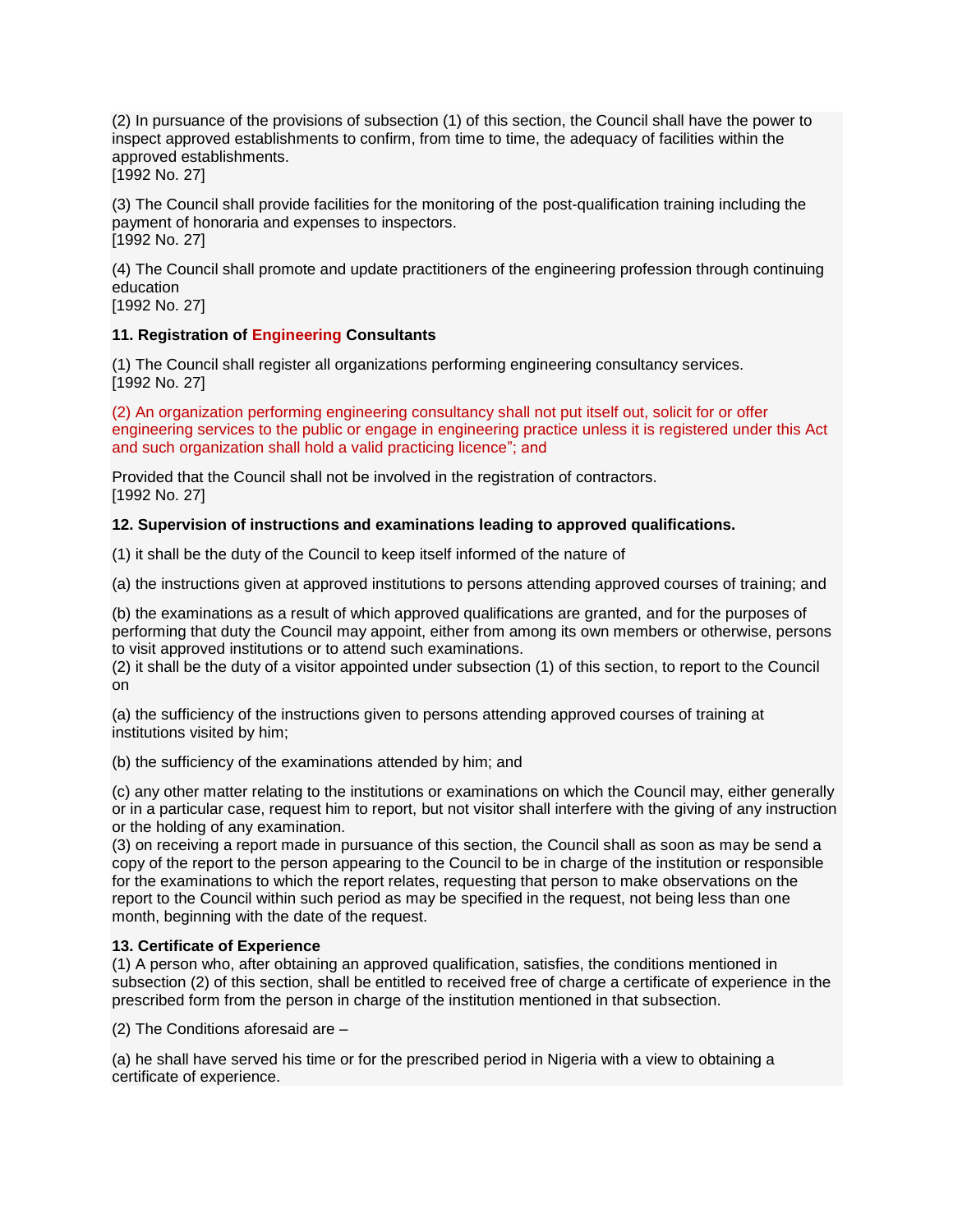(b) he shall have acquired during his employment practical experience under the personal supervision and guidance of one or more registered engineering practitioners for such periods as may be prescribed; and

(c) he shall have undergone an organized and supervised post-graduation industry training;

(d) in the case of a craftsman, he has completed a minimum of two years working experience in his trade and submits an acceptable attestation"; and

(e) the manner in which he discharged his duties as an employee and his conduct during the period of his employment shall have been satisfactory", and

(3) It shall be the duty of the employer, being a registered engineer, supervising the work of practitioners employed with a view to obtaining a certificate of experience, to secure that the last-mentioned person is afforded proper opportunities of acquiring the practical experience required for the purposes of subsection (2) (b) of this section.

(4) Where, after having served his time as mentioned in paragraph (a) of subsection (2) of this section, a person is refused a certificate of experience, he shall be entitled –

(a) to receive from his employer particulars in writing of the grounds of the refusal; and

(b) to appeal from the refusal to a committee of the Council in accordance with rules made by the Council in that behalf (including rules as to the time within which appeals are to be brought), and on any such appeal the Committee shall either dismiss the appeal or itself issue the certificate of experience in question or given such other directions in the matter at it considers just.

(5) Regulations may provide for the issue of certificates of experience in respect of employment and institutions outside Nigeria.

(6) For the purposes of this section, experience includes all work done during practical training sessions provided for by an Act of the National Assembly."

#### **Professional Discipline**

**14. (1)** The Directorate of the National Youth Service Corps shall ensure posting of graduate engineers and technologists to places of relevant professional engineering experience.

(2) Pursuant to the provision of subsection (1), the Directorate of National Youth Service Corps shall communicate the location of graduate engineers and engineering technologists to the Council."

## **15. Establishment of Disciplinary Tribunal and Investigating Panel**

(1) There shall be a tribunal, to be known as the Engineering Disciplinary Tribunal (hereafter in this Act referred to as "the Tribunal"), which shall be charged with the duty of considering and determining any case referred to it by Panel established by the following provisions of this section and any other case of which the Tribunal has cognizance under the following provisions of this Act.

(2) The Tribunal shall consist of the President of the Council and eleven other members of the Council appointed by the Council, and shall include not less than four members of the Council holding office by virtue of subsection (2) (b) of section 1 of this Act or, where the number of those members is for the time being less than four, all those members.

(3) There shall be a body to be known as the Engineering Investigating Panel (hereafter in this Act referred to as "the Panel"), which shall be charged with the duty of

(a) conducting a preliminary investigation into any case where it is alleged that person registered has misbehaved in his capacity as such, or should for any other reason be the subject of proceedings before the Tribunal; and

(b) deciding whether the case should be referred to the Tribunal.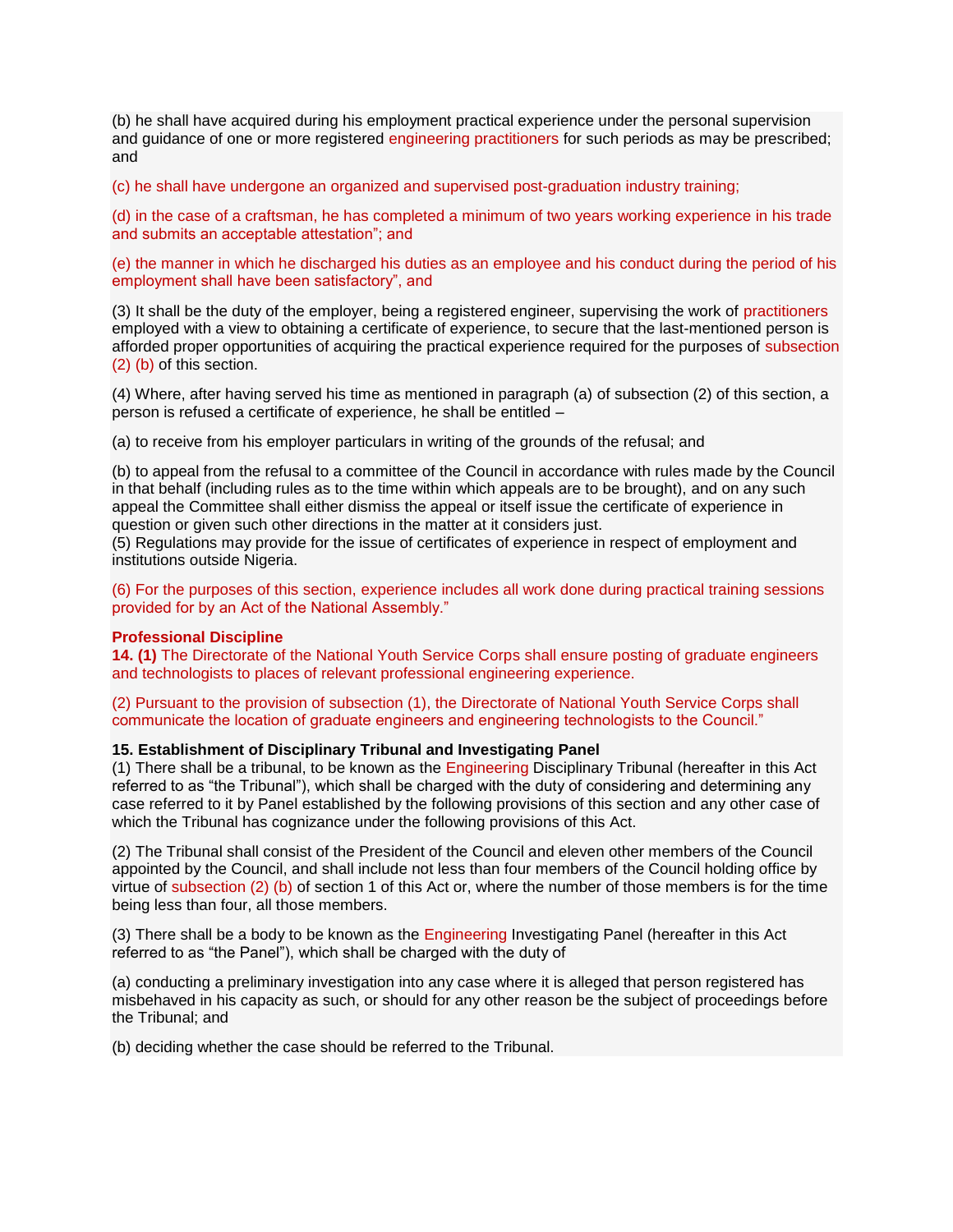(4) The Panel shall be appointed by the Council and shall consist of the Chairman who shall be a Council member, two other Council members and four other non-Council members who shall be knowledgeable in the matter under investigation".

(5) The provisions of the Second Schedule to this Act shall, so far as applicable to the Tribunal and the Panel respectively, have effect with respect to those bodies.

#### **[Second Schedule]**

**16. Penalties for unprofessional conduct (1) Where -**

**(a) a person full registered under this Act is convicted, by any court in Nigeria or elsewhere having power to award imprisonment, of an offence (whether or not an offence punishable with imprisonment) which in the opinion of the Tribunal is incompatible with the status of a registered engineering practitioner; or**

**(b) the Tribunal is satisfied that the name of any person has been fraudulently registered; or**

**(c) the Tribunal is satisfied that the partnership, firm or organization has been practicing as engineering practitioners without practicing licence" [1992 No. 27]**

**the Tribunal may, if it thinks fit, give a direction reprimanding that person if fully registered or whether or not fully registered, ordering the Registrar to strike his name of the relevant part of the register.**

**(2) The Tribunal may, if thinks fit, defer or further defer its decision as to the giving of a direction under subsection (1) of this section until a subsequent meeting of the Tribunal; but -**

**(a) no decision shall be deferred under this subsection for periods exceeding two years in the aggregate; and**

**(b) no person shall be a member of the Tribunal for the purposes of reaching a decision which has been deferred or further deferred unless he was present as a member of the Tribunal when the decision was deferred.**

**(3) For the purposes of subsection (1) of this section, a person shall not be treated as convicted as mentioned in paragraph (a) of that subsection unless the conviction stands at a time when no appeal or further appeal is pending or may (without extension of time) be brought in connection with the conviction.**

**(4) When the Tribunal gives a direction under subsection (1) of this section, the Tribunal shall cause notice of the direction to be served on the person to whom it relates.**

**(5) The person to whom such a direction relates may, at any time within 28 days from the date of service on him of the notice of the direction, appeal against the direction to the Court of Appeal, and the Tribunal may appear as respondent to the appeal and, for the purpose of enabling directions to be given as to the costs of the appeal and of proceedings before the Tribunal, shall be deemed to be a party thereto, whether or not it appears on the hearing of the appeal.**

**(6) A direction of the Tribunal under subsection (1) of this section shall take effect -**

**(a) where no appeal under this section is brought against the direction within the time limited for the appeal, on the expiration of that time;**

**(b) where such an appeal is brought and is withdrawn or struck out for want of prosecution, on the withdrawal or striking out of the appeal;**

**(c) where such an appeal is brought and is not withdrawn or struck out as aforesaid, if and when the appeal is dismissed, and shall not take effect except in accordance with the foregoing provisions of this subsection.**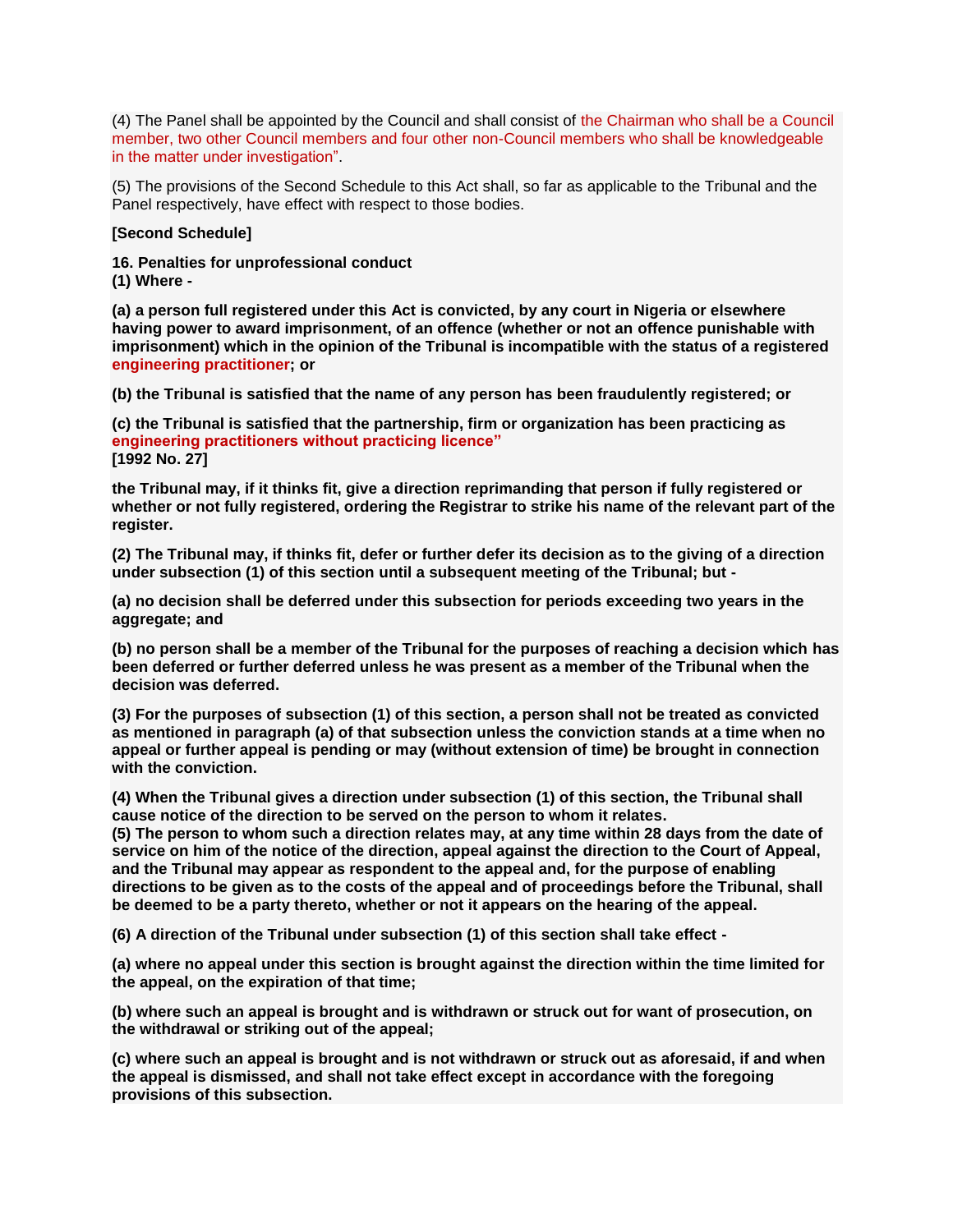**(7) A person whose name is removed from the register in pursuance of a direction of the Tribunal under this section shall not be entitled to be registered again except in pursuance of a direction in that behalf given by the Tribunal on the application of that person; and a direction under this section for the removal of a person's name from the register may prohibit an application under this subsection by that person until the expiration of such period from the date of the direction (and where he has duly made such an application, from the date of his last application) as may be specified in the direction.**

#### **Miscellaneous and general**

## **17. Registration of persons not citizens of Nigeria**

(1) Where a person satisfies the Council -

(a) that he has been selected for employment for a specified period in a capacity in which a person fully registered as an engineer or engineering technologist under this Act would normally be employed and that he is or intends to be in Nigeria temporarily for the purposes of serving for that period in the employment in question;

(b) that he holds, or has passed examinations necessary for obtaining some qualification granted outside Nigeria, which is for the time being accepted by the Council for the purposes of this section as respects the capacity in which, if employed, he is to serve, the Council may, if it thinks fit, give a direction that he shall be temporarily registered as an engineer or engineering technologist.

(2) The temporarily registration of a person shall continue only while he is in such employment as is mentioned in subsection (1) (a) of this section and shall cease -

(a) on the termination of the period of employment specified to the Council under that subsection; or (b) on the termination of the said employment before the end of that period, whichever occurs first:

Provided that nothing in this subsection shall preclude the Council from giving a further direction under subsection (1) of this section in respect of a specified period whose commencement coincides with the termination of another such period.

(3) A person who is temporarily registered shall, in relation to his employment as mentioned in subsection (1) (a) of this section, and to things done or omitted in the course of that employment, be deemed to be fully registered, but in relation to all other matters he shall be treated as not so registered.

(4) In case of doubt as to whether a person's employment has been terminated, the decision of the Council shall be conclusive for the purposes of subsection (2) of this section.

(5) Nothing in this section shall have effect to exempt any person provisionally registered as an engineer or engineering technologist pursuant to this section from payment of an annual practicing fee.

(6) The Registrar, as directed from time to time by the Council, shall remove from the register the name of any person ceasing to be entitled to the benefit of this section**.**

(7) The provisions of this section shall be subject to the provisions of section 1 (1) (g) of this Act."

#### **18. Offences**

(1) Any person not a registered engineering practitioner who –

(a) for or in expectation of reward practices or holds himself out to practise as such; or

(b) without reasonable excuse takes or uses any name, title, addition or description implying that he is authorized by law to practise as a registered engineering practitioner, shall be guilty of an offence. (2) Any person on the provisional register who, otherwise than in accordance with section 12 of this Act –

(a) for or in expectation of reward, practises or holds himself out to practise as a registered engineering practitioner; or

(b) without reasonable excuse takes or uses any name, title, addition or description implying that he is authorized by law to practise as a registered engineering practitioner, shall be guilty of an offence.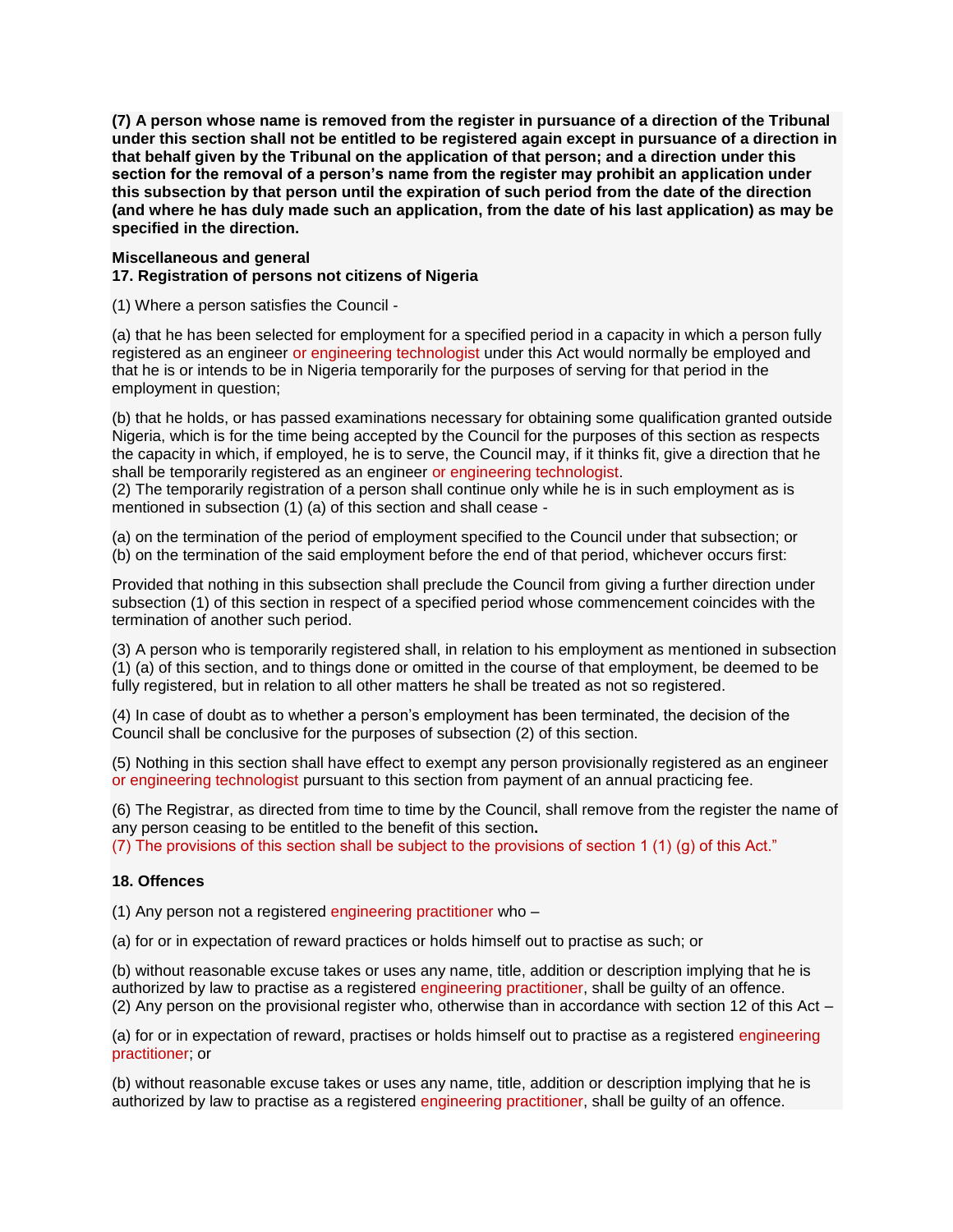(3) If any person, for the purpose of procuring the registration of any name, qualification or other matter –

(a) makes a statement which he believes to be false in a material particular; or

(b) recklessly makes a statement which is false in a material particular, he shall be guilty of an offence. (4) An engineering practitioner who practices without paying his practicing fee commits an offence.

(5) A person or organization who offers engineering consultancy or charges a professional fee without a valid license issued by the Council commits an offence and is liable on conviction to a fine five times the annual fees.

(6) An organization not registered by the Council which offers engineering consultancy commits an offence and, on conviction shall forfeit all proceeds of the transaction to the Federal Government of Nigeria.

(7) If the Registrar or any other person employed by the Council willfully makes any falsification in any matter relating to the Register, he commits an offence.

(8) A person who contravenes subsection (1), commits an offence and is liable on conviction to forfeit all proceeds of the transaction to the Federal Government of Nigeria.

(9) A person who contravenes subsection (2), commits an offence and is liable on conviction to loose his licence for a minimum term of one year and maximum term of five years.

(10) A person who contravenes subsection (3), commits an offence and is liable on conviction to a fine not less than N2,500,000.00.

(11) A person who contravenes subsection (6), shall, on conviction, loose his licence for a minimum of term of one year and a maximum term of five years and pay a fine of not less than N1,000,000.00

(12) Any person who contravenes the provisions of any regulation made under this Act, commits an offence and is liable on conviction to the penalties provided in that regulation."

18A (1) Subject to section 174 of the Constitution of the Federal Republic of Nigeria, the Council is responsible for –

- (a) prosecuting offenders under this Act; and
- (b) conducting such proceedings as may be necessary for the enforcement and due administration of this Act.

(2) Subject to subsection (1), a staff of the Council who is a Legal Officer within the meaning of the Legal Practitioners Act is, while in employment of the Council, entitled to represent the Council as a Legal Practitioner for the purpose and in course of his employment.

(3) Proceedings under this section may be undertaken by the Council or a person authorized by it in that behalf in the Federal High Court.

18B (1) Offences under this Act may be tried by the Federal High Court.

(2) Where a provision is made in this Act for a criminal sanction to be imposed in case of an act, omission or default without reference to the default being an offence, or without reference to conviction in a court, as the case may be, the reference to the act, omission or default shall be construed as referable to an offence, and the expression, "offences", as used in this section shall have effect in relation to any act, omission or default.

18C. The court imposing a fine under this Act may direct that the whole or any part thereof be applied in, or towards payment of, the costs of the proceedings, or in or towards payment of, the costs of proceedings, or in or towards compensating the Council and subject to any such direction, all fines under this Act shall, notwithstanding anything in any other enactment, be paid into the Fund of the Council or into the appropriate Consolidated Revenue Fund.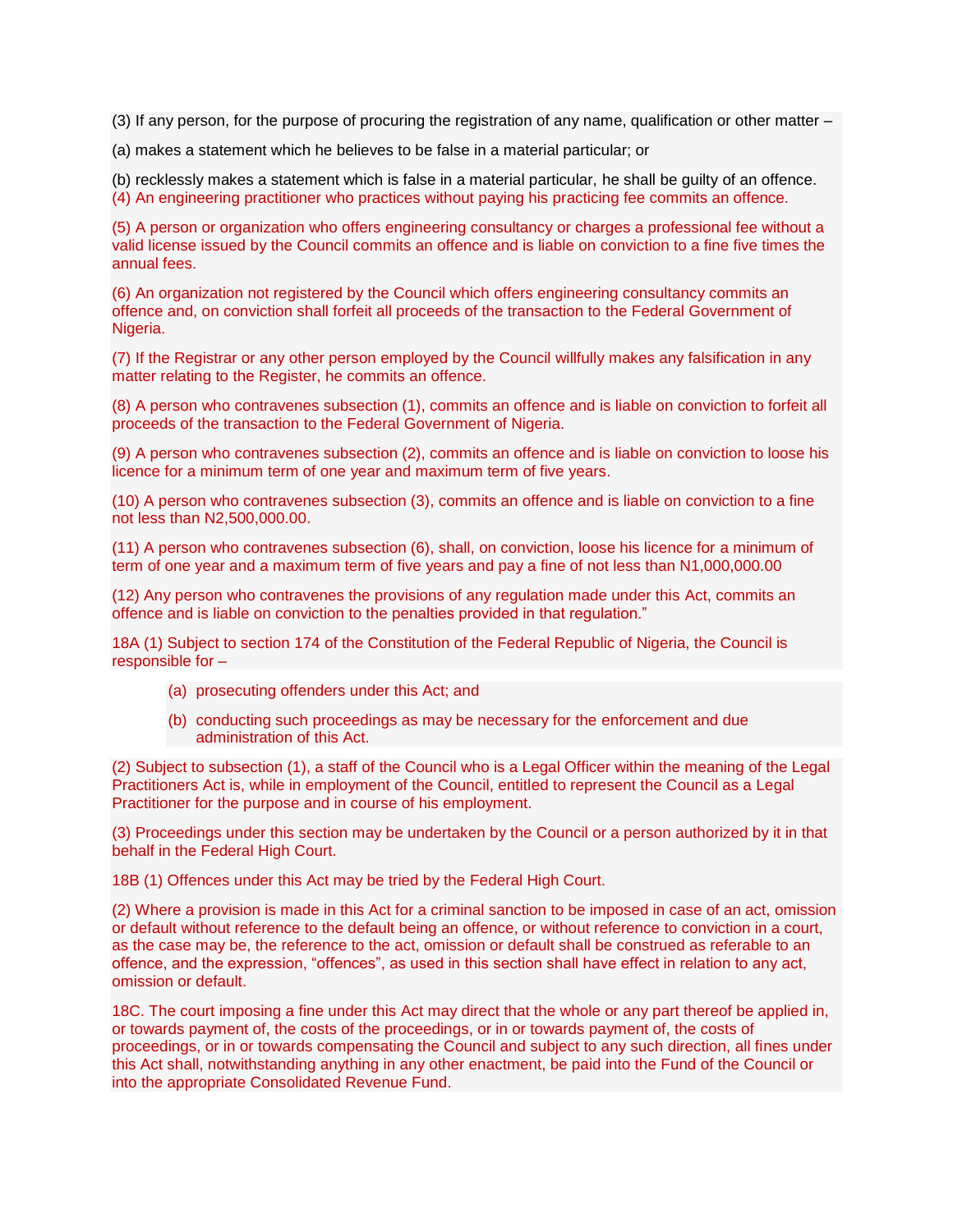18D. (1) The Council may apply to the court for direction in respect of any matter concerning its duties, powers and functions under this Act and on such application, the court may give a direction and make such further order or orders as it deems fit in the circumstance.

(2) The Council may conduct inquiries with respect to the compliance with the provisions of this Act by any authorized person or body."

#### **19. Miscellaneous supplementary provisions**

(1) Subject to the following provisions of this section, a person shall not hold an appointment requiring status as a registered engineering practitioner under this Act in the public service of the Federation or State or in the armed forces of the Federation or private sector, unless he is an engineer registered under this Act.

(2) A registered engineer under this Act, shall, but to the extend only of his particular qualifications, be entitled to practise as a registered engineer throughout the Federation.

(3) It shall be the duty of any person in charge of any university, polytechnic and technical college in the Federation, having attached thereto a faculty of engineering, at which there is held a course of training intended for persons who are seeking to become registered engineers under this Act, to furnish to the Registrar, not later than the thirty-first day of March in every year, a list of the names, and of such other particulars as the Council may by order specify, of all persons who attended any such course at the institution in question at any time during the preceding year.

(4) In this section "public service" includes service as a registered engineering practitioner in or with any institution or corporation (Federal or State) or State-owned company while private sector includes all nongovernmental organisations.

#### **20. Recovery of fees, etc**

**Without prejudice to any rule of law whereby a contract may be avoided for inconsistency with an enactment, a person other than a fully registered engineering practitioner shall not be entitled to recover by process of law, fees or other valuable consideration whatsoever in respect of any act, matter or thing done or omitted to be done by him in intended pursuance of any contract while purporting to act as a registered engineering practitioner.**

#### **21. Regulations, rules and orders**

#### **Any power to make regulations, rules or orders conferred by this Act shall include power-**

(a) to make provision for such incidental and supplementary matters as the authority making the instrument considers expedient for the purpose of this instrument;

(b) to make different provision for different circumstances; and

(c) to make provisions for the control of the practise of engineering in the construction industry, including rules at to the registration with the Council:

## **Provided that the Council shall not be involved in the registration of contractors. [1992 No. 27]**

21A. (1) The Council shall establish a department to be known as the Engineering Regulations Monitoring (ERM) Department which shall be charged with the duties of monitoring firms and ensuring that engineering is practiced in Nigeria in accordance with relevant codes of engineering practice, in the protection of her development and economic investment.

(2) The ERM Department shall consist of personnel of all engineering cadres.

(3) The ERM team shall have access to an engineering project site, manufacturing, engineering education, institution or any site where engineering is being practiced.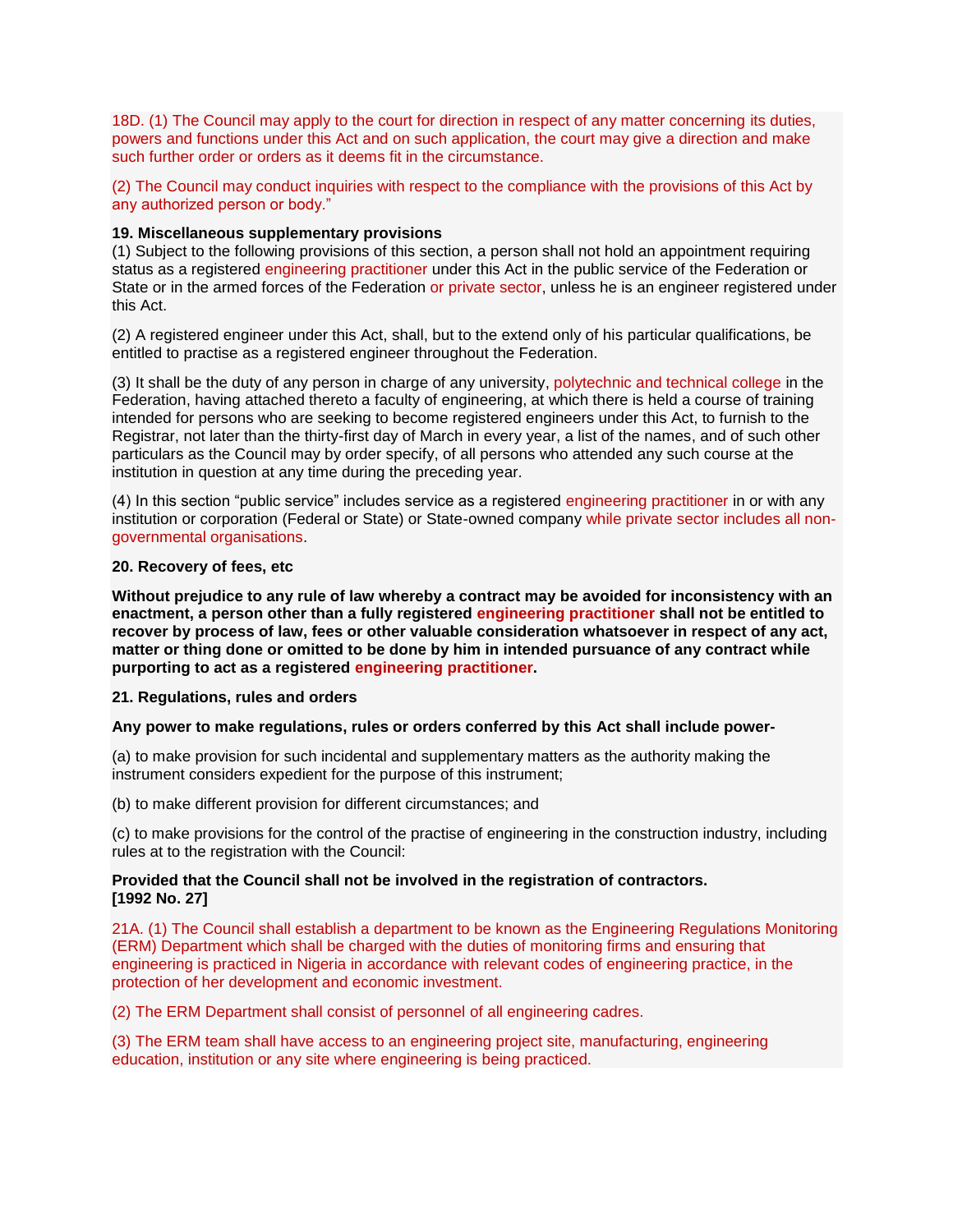(4) In performing the functions as stated in this section, any manufacturing or engineering firm, a construction company or person or group of persons who obstructs or threatens violence to any or on any member, commits an offence and is liable on conviction to –

(a) in the case of company, firms or institutions a fine of N2,000,000.00; and

(b) in the case of an individual, a fine of N500,000.00 or imprisonment for a term of six months.

## **22. Interpretation, etc**

(1) In this Act, unless the context otherwise requires -

"approved engineering qualification" means a qualification which is approved in respect of the engineering profession;

"approved" means for the time being approved under section 9 of this Act;

"certificate of experience" means a certificate granted in pursuance of section 13 of this Act;

"Council" means the Council established under section 1 (1) of this Act;

"engineering personnel" includes a registered engineer, engineering technologist, engineering technician and engineering craftsman; [1992 No. 27]

# "engineering practitioner" includes a registered engineer, engineering technologist, engineering technician and engineering craftsman;

"Minister" means the Minister charged with responsibility for matters relating to the engineering profession generally;

"polytechnic" includes colleges of technology; [1992 No. 27]

"practice of engineering" includes any act of planning, professional service or creative work requiring the application of special knowledge of mathematics, physics, chemistry, biology and engineering principles in form of consultation, invention, discovery, valuation, research and teaching in recognized engineering institutions, planning, operation, maintenance supervision of construction and installation involving investigating, advising, operating, evaluating, measuring, planning, designing, specifying, laying and directing, constructing, commissioning, inspecting or testing in connection with any public or private utility, structure, buildings machine, equipment, processing, work or project safeguarding the public interest in all sectors of the economy for the benefit of mankind;

"professional misconduct" refers to when any person who is licenced under this Act –

- (a) deliberately fails to follow the standards of conduct and practice of engineering profession set by the Council;
- (b) commits gross negligence in the conduct of his professional duties;
- (c) allows another person to practice in his name where the person
	- (i) is not a holder of a licence,
	- (ii) is not in partnership with him,
	- (iii) takes advantage of a clients' by abusing position of trust, expertise or authority,
	- (iv) lacks regards or concern for client needs or rights or
	- (v) shows incompetence or inability to render professional engineering service or works; or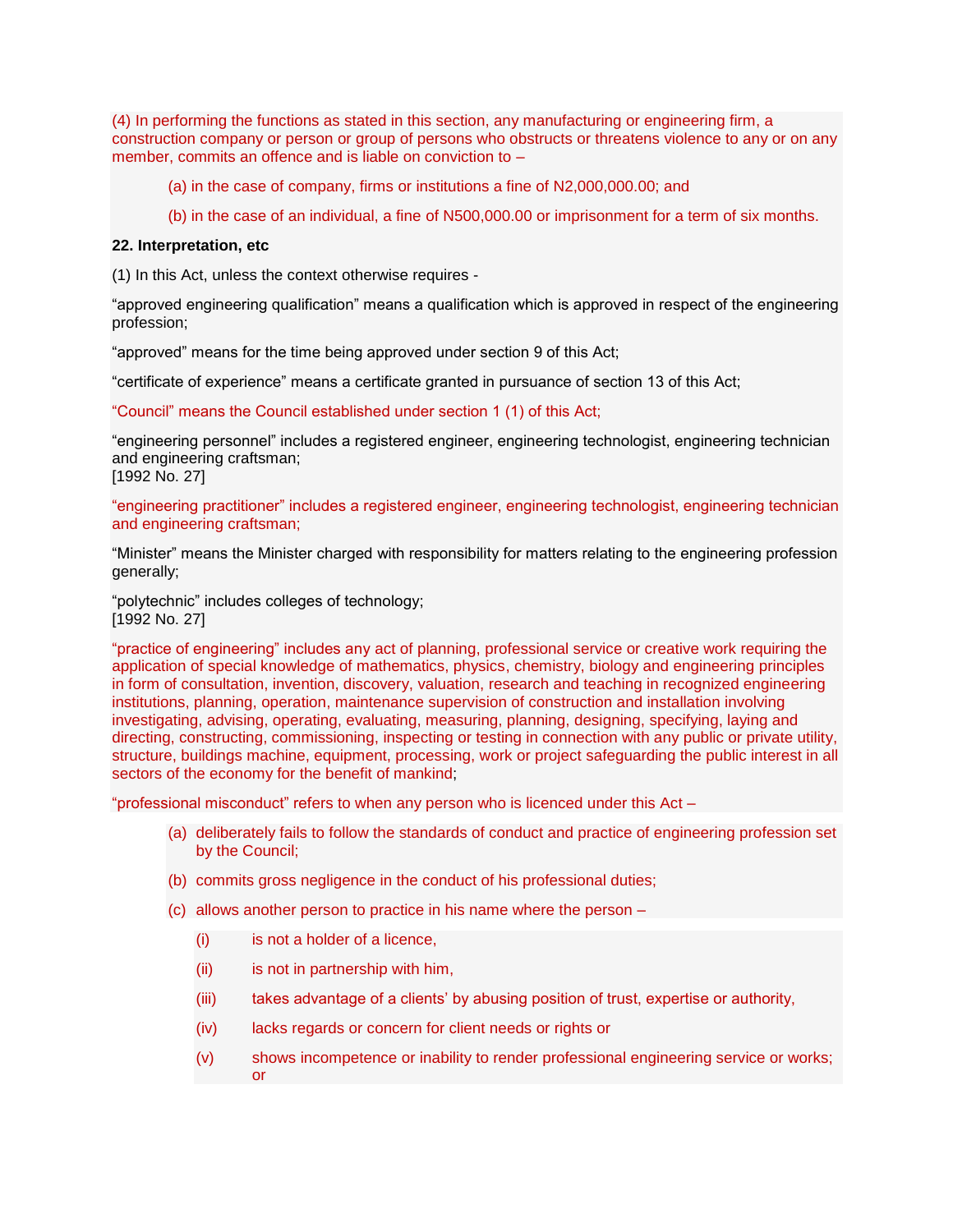(d) knowingly submits a land survey, valuation or environmental impact assessment document prepared by a person who is not licenced to prepare such documents under any written law in force;

"prescribed" means prescribed by regulations made under this Act;

"register" means the register maintained under this Act, and

"registered" shall be construed accordingly;

"registered engineering practitioner" means a person registered under the various categories;

"registered engineering firm" means a firm registered under the various categories;

"regulations" means regulations made by the Council;

"temporary registration" includes registration for non-Nigerian engineering practitioners"

"the Council" means the Council of Registered Engineers of Nigeria established by section 1 (1) of this Act; "the Panel" has the meaning assigned to it by section 15 (3) of this Act;

"the Registrar" means the Registrar appointed in pursuance of section 4 of this Act;

"the Tribunal" has the meaning assigned to it by section 15 (1) of this Act.

(2) For the purpose of this Act -

(a) a person is fully registered if his name is for the time being entered in the part of the register **maintained in respect of fully registered persons; and**

**(b) a person is provisionally registered if his name is for the time being entered in the other part of the register, And "fully registered" and "provisionally registered" shall be construed in accordance with paragraphs (a) and (b) of this subsection.**

**(3) Any approval, consent, direction, notice, observation, report, representation or request authorized or required to be given or made by or under this Act shall be in writing and may, without prejudice to any other method of service, but subject to the provisions of rules made under the Second Schedule to this Act, be served by post.**

**[second schedule] 23. Short title**

**This Act may be cited as the Engineers (Registration, etc) Act.**

**SCHEDULES**

**FIRST SCHEDULE**

**Supplementary provisions relating to the Council**

**Qualifications and tenure of office of members.**

**1.**

(1) A person shall not be a member of the Council unless he is a citizen of Nigeria, fully registered as an engineering practitioner under this Act.

(2) A person who is not a member of the Council by virtue of his election by the Nigerian Society of Engineers or of his appointment as a member of any of the public services of Nigeria or under section 1 (2) (c) of this Act shall, subject to the following provisions of this paragraph, hold office for the period of three years beginning with the date of his appointment or election as a member.

(3) Persons elected by the Nigerian Society of Engineers shall hold office as members of the Council for such term not less in any event than two years from the date of election, as may be provided by the constitution of that Society.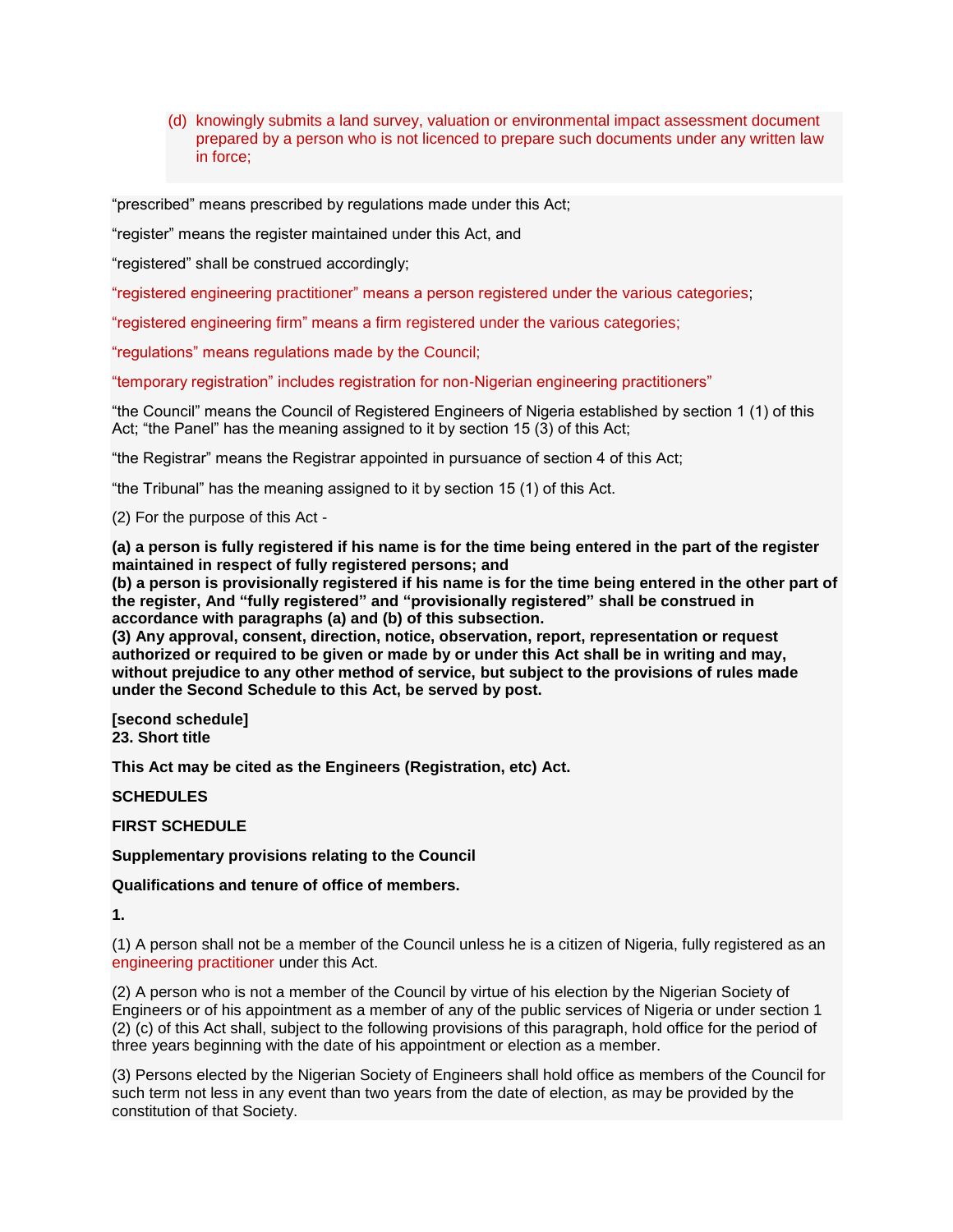(4) Any member of the Council holding office otherwise than by virtue of his appointment as a member of the public services as aforesaid may, by notice to the Council, resign his office.

(5) Subject to section 1 (2) of this Act, a person who ceases to be a member of Council is eligible to become a member of the Council for one more term and no more unless he is an elected President."

(6) Where a member of the Council ceases to hold office before the date when his term of office would have expired by the effluxion of time, the body or person by whom he was appointed or elected shall as soon as may be, appoint or, as the case may be, elect a person to fill the vacancy for the residue of the term aforesaid, so however that (without prejudice to paragraph (d) of subsection (1) of section 1 of this Act) the foregoing provisions of this sub-paragraph shall not apply where a person holding office as a member of the Council in pursuance of that paragraph ceases to hold office at a time when the residue of his term does not exceed one year.

(7) The power of appointing a person as president of the Council shall –

(a) during the period of three years beginning with the date when this sub-paragraph comes into force, be exercisable by the Minister; and

(b) after the expiration of that period, be exercisable by the Council, and where an existing member of the Council is elected President, his office as an existing member becomes vacant and his term of office as President begins on the date of his election as President.

(8) "The President shall be elected into the office for a term of four years and no more";

(9) "There shall be one Vice-President from among the Council members whose job or duties shall be determined by the Council members"

# **Power of the Council**

**2.**

(1) The Council shall have power to do anything which, in its opinion, is calculated to facilitate the carrying on of its activities.

(2) "The Council under this Act shall have power to enter and inspect sites"

#### **Proceedings of the Council**

(3) Subject to the provisions of the Act and section 27 of the Interpretation Act (which provides for decisions of a body to be taken by a majority of the members of the body and for chairman to have a second or casting vote), the Council may make standing orders regulating the proceedings of the Council or any Committee thereof.

[Cap. 123] (4) The quorum of the Council shall be fifteen and the quorum of any Committee of the Council shall be determined by the Council.

(5) (1) The Council shall appoint one of its members to be the

vice-president of the Council for such period as the Council may determine, so however that a vicepresident who cease to be a member shall ceases to be vice-president.

(2) At any time while the office of president is vacant or the president is in the opinion of the Council permanently or temporarily unable to perform the functions of is office, the vice-president shall perform those functions, and references in this schedule to the president shall be construed accordingly.

## (6) (1) Subject to the provisions of any standing order of the

Council, the Council shall meet whenever it is summoned by the president; and if the president is required so to do by notice given to him by not less than six other members, he shall summon a meeting of the Council to be held within seven days from the date on which the notice is given.

(2) At any meeting of the Council the president or in his absence the vice-president shall preside, but if both are absent the members present at the meeting shall appoint one of their member to preside at the meeting.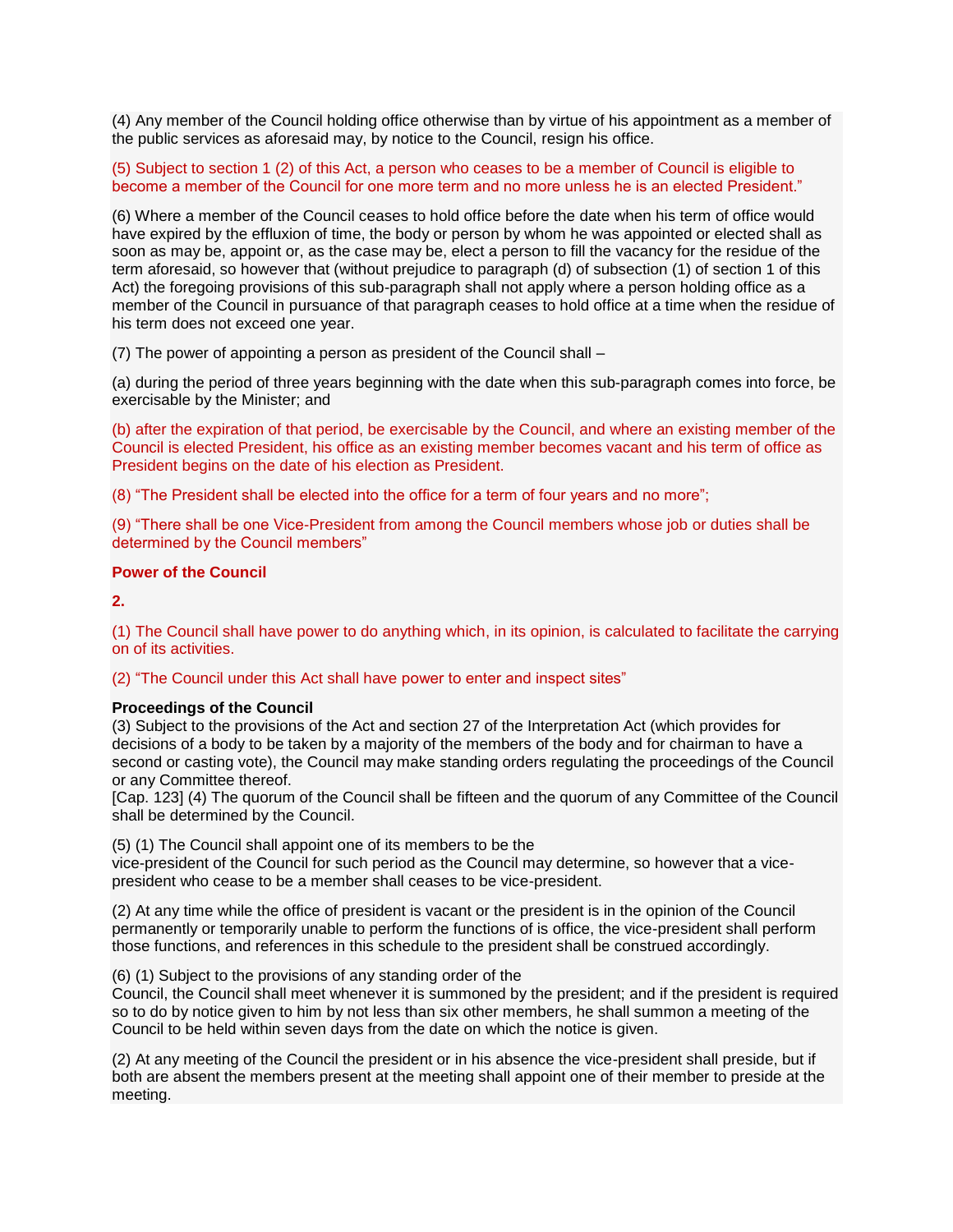(3) Where the Council desires to obtain the advice of any person on a particular matter, the Council may co-opt him as a member of such period as it thinks fit; but a person who is a member by virtue of this subparagraph shall not be entitled to vote at any meeting of the Council and shall not count towards a quorum.

(4) Notwithstanding anything in the foregoing provision of this paragraph, the first meeting of the Council shall be summoned by the Minister, who may give such directions as he thinks fit to the member who shall preside and the procedure which shall be followed at the meeting.

# **Committees**

(7) (1) The Council may appoint one or more committees to carry out, on behalf of the Council, such of its functions as the Council may determine.

(2) A Committee appointed under this paragraph shall consist of the number of persons one third of those persons may be persons who are not members of the Council shall hold office on the Committee in accordance with the terms of the instrument by which he is appointed.

(3) A decision of a Committee of the Council other than the Committee mentioned in section 13 (4) of this Act shall be of no effect until it is confirmed by the Council.

## **Miscellaneous**

(8) (1) The fixing of the seal of the Council shall be authenticated by the signature of the president or of one other member authorized generally or specially by the Council to act for that purpose.

(2) Any contract or instrument which, if made or executed by a person not being a body corporate, would not be required to be under seal, may be made or executed on behalf of the Council by any person generally or specially authorized to act for that purpose by the Council.

## **SECOND SCHEDULE**

# **Supplementary provisions relating to the Disciplinary Tribunal and Investigating Panel [section 15 (5).]**

## **The Tribunal**

1. The quorum of the Tribunal shall be four

2. (1) The Chief Justice of Nigeria shall make rules as to be selection of members of the Tribunal for the purpose of any proceedings and as to the procedure to be followed and the rules of evidence to be observed in proceedings before the Tribunal.

(2) The rules shall in particular provide -

(a) for securing that notice of the proceedings shall be given, at such time in such manner as may be specified by the rules, to the person who is the subject of the proceedings;

(b) for determining who, in addition to the person aforesaid shall be a party to the proceedings;

(c) for securing that any party to the proceedings shall, if he so requires, be entitled to be heard by the Tribunal;

(d) for enabling any party to the proceedings to be represented by a legal practitioner;

(e) subject to the provisions of section 16 (5) of this Act, as to the costs of proceedings before the Tribunal;

(f) for requiring, in a case where it is alleged that the person who is the subject of the proceedings is guilty of infamous conduct in any professional respect, that where the Tribunal adjudges that the allegation has not been proved it shall record a finding that the person is not guilty of such conduct in respect of the matter to which the allegation relates;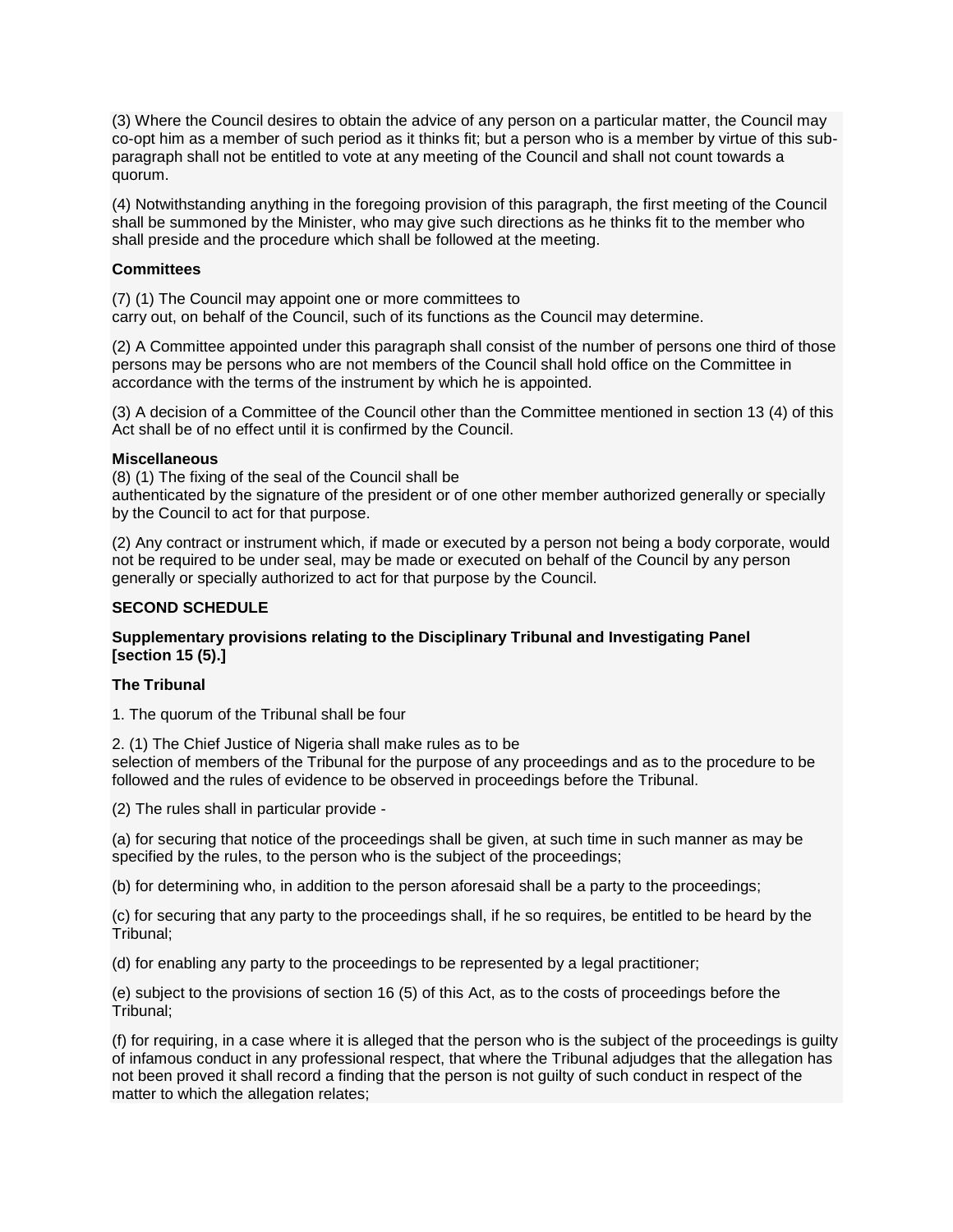(g) for publishing in the Federal Gazette of notice of any direction of the Tribunal which has taken effect providing that a person's name shall be struck off a register.

3. For the purposes of any proceedings before the Tribunal, any member of the Tribunal may administer oaths and any part to the proceedings may sue out of the registry of the High Court, as the case may require, writs of subpoena ad testificandum and duces tecum; but no person appearing before the Tribunal shall be compelled-

(a) to make any statement before the Tribunal tending to incriminate himself; or

(b) to produce any document under such a writ which he could not be compelled to produce at the trial of an action.

4. (1) For the purpose of advising the Tribunal on questions of law

arising in proceedings before it, there shall in all such proceedings be an assessor to the Tribunal who shall be appointed by the Council on the nomination of the Chief Justice of Nigeria and shall be a legal practitioner of not less than seven year's standing.

(2) The Chief Justice of Nigeria shall make rules as to the functions of assessors appointed under this paragraph, and in particular such rules shall contain provisions for securing-

(a) that where an assessor advises the Tribunal on any question of law as to evidence, procedure or any other matter specified by the rules, he shall do so in the presence of every party or person representing a party to the proceedings who appears thereat or, if the advice is tendered while the Tribunal is deliberating in private, that every such party or person as aforesaid shall be informed as to what advice the assessor has tendered;

(b) that every such party or person as aforesaid shall be informed if in any case the Tribunal does not accept the advice of the assessor on such a question as aforesaid.

(3) An assessor may be appointed under this paragraph either generally or for any particular proceedings or class of proceedings, and shall hold and vacate office in accordance with the terms of the instrument by which he is appointed.

# **The Panel**

5. The quorum of the Panel shall be three.

6. (1) The Panel may, at any meeting of the Panel attended by not less than six members of the Panel, make standing orders with respect to the Panel.

(2) Subject to the provisions of any such standing orders, the Panel may regulate its own procedure.

## **Miscellaneous**

7. (1) A person ceasing to be member of the Tribunal or the Panel shall be eligible for re-appointment as a member of that body.

(2) A person may, if otherwise eligible, be a member of both the Tribunal and the Panel; but no person who acted as a member of the Panel with respect to any case shall act as a member of the Tribunal with respect to that case.

8. The Tribunal or the Panel may act notwithstanding any vacancy in its membership; and the proceedings of either body shall not be invalidated by any irregularity in the appointment of a member of that body, or (subject to sub-paragraph (2) of paragraph 7 of this Schedule) by reason of the fact that any person who was entitled to do so took part in the proceedings of that body.

9. The Tribunal and the Panel may each sit in two or more divisions.

10. Any document authorized or required by virtue of this Act to be served on the Tribunal or the Panel shall be served on the Registrar.

11. Any expenses of the Tribunal or the Panel shall be defrayed by Council.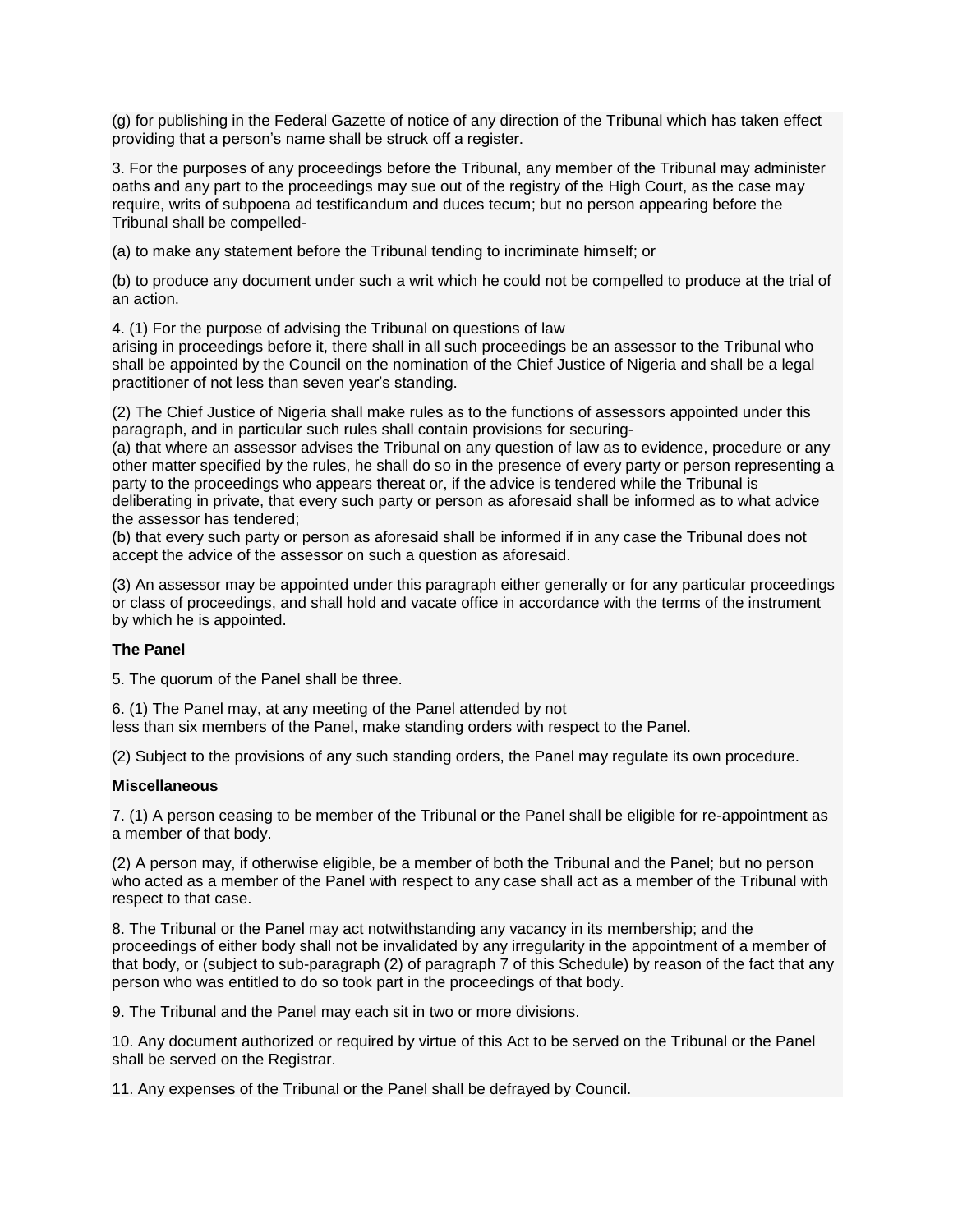12. A person shall not, by reason only of his appointment as a legal assessor to the Tribunal or as a member of the Panel, be treated as holding an office of emolument under the Government of the Federation or any State thereof.

# **THIRD SCHEDULE**

*Provisions related to Charging, Payment and Collection of Levies, Fees, Charges, Surcharges or Other Stipulated Sources of Funding Under this Act*

#### **Levies, fees, charges and surcharges**

1. Levies, fees, charges and surcharges stated in section 2 under this Act shall be administered as prescribed under this Schedule.

#### **Forfeiture and surcharge from funds forfeited to the Federal Government of Nigeria**

**2.** (1) There shall be paid into the Fund of the Council a surcharge of 30% deductible from funds forfeited to the Federal Government of Nigeria by offenders under this Act.

(2) The Accountant-General of the Federation shall, after reconciliation with the Council, be responsible for ensuring accurate deduction and remittance of the payable forfeiture surcharge into the Fund of the Council;

(3) The surcharge shall be paid in full into the Fund of the Council by the Accountant-General of the Federation.

#### **Engineering development levy from all engineering projects undertaken by the Federal Government of Nigeria.**

3. (1) There shall be paid into the Fund of the Council a levy of 0.005% deductible from all sums paid on the contract sum for all engineering projects undertaken by the Federal Government of Nigeria.

(2) The engineering projects shall be for the development, construction, reconstruction, rehabilitation and maintenance of roads, railways, airports (including runways), irrigation, dams, power (including generation and transmission), mechanical and electrical services.

(3) The Accountant-General of the Federal is responsible for ensuring the accurate deduction and remittance of the payable engineering development levy into the Fund of the Council.

(4) The levy shall be paid in full into the Fund of the Council by the Accountant-General of the Federation."

## **ENGINEERS (REGISTRATION, ETC) (AMENDMENT) ACT, 2018**

# **SUBSIDARY LEGISLATION**

#### **List of Subsidiary Legislation**

**1. Registered Engineers (Disciplinary Tribunal and Assessors) Rules.**

## **REGISTERED ENGINEERS (DISCIPLINARY TRIBUNAL AND ASSESSORS) RULES ARRANGEMENT OF RULES Proceedings before the Tribunal RULES**

- 1. Reference of case to Tribunal
- 2. Parties and appearance
- 3. Notice of hearing and service
- 4. Hearing in absence of parties
- 5. Witnesses and evidence
- 6. Amendment of charges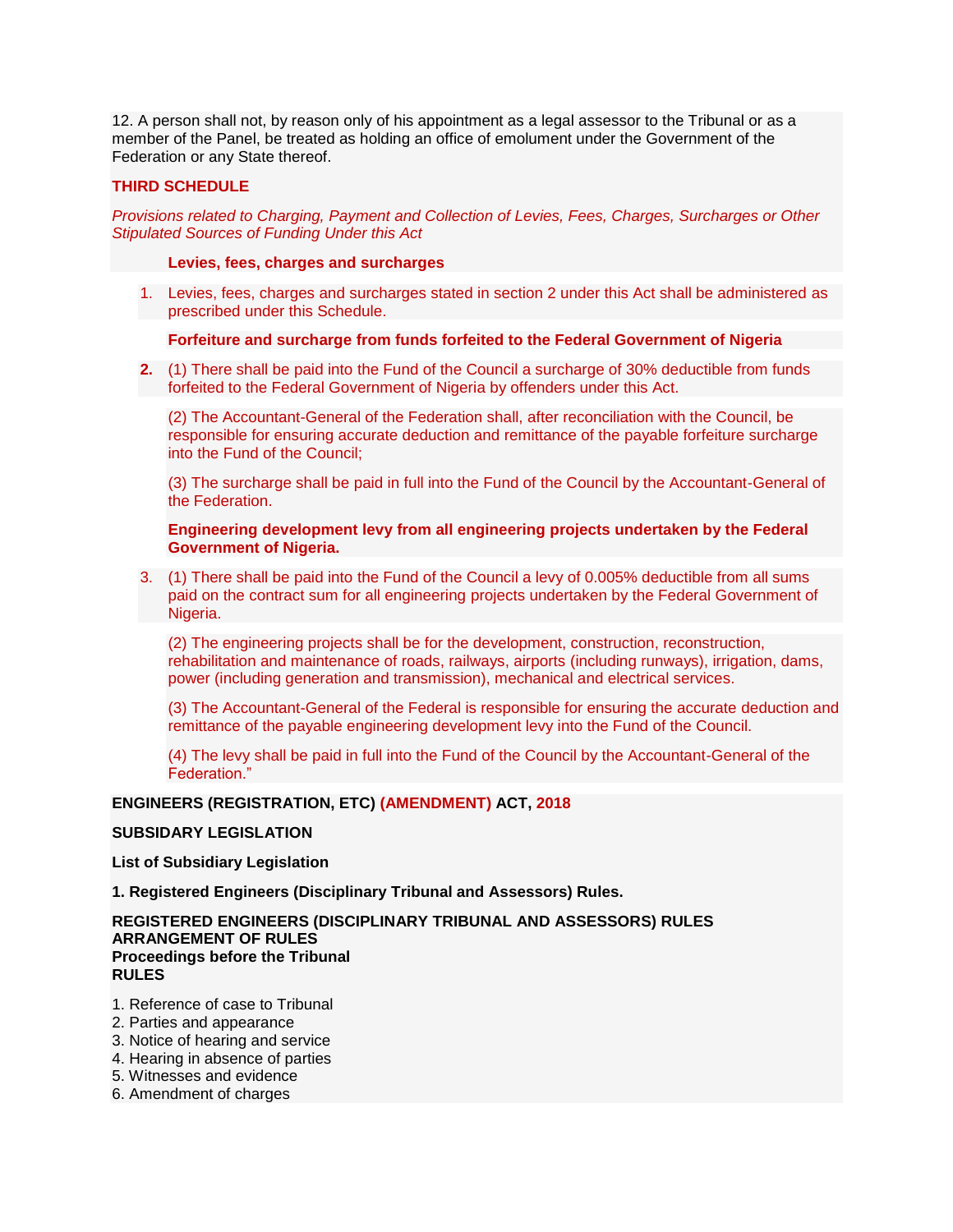- 7. Proceedings to be in public
- 8. Adjournment of hearing
- 9. False evidence.

## **Findings, etc**

- 10. Findings and costs.
- 11. Publication of Tribunal's findings.
- 12. Record of proceedings.
- 13. Dispensing with certain provisions.
- 14. Power to retain exhibits pending appeal.
- 15. Appointment and duties of assessors**.**

#### **Supplementary RULES**

16. Interpretation

17. Short title.

## **SCHEDULE**

## **Notice of hearing by the Registered Engineers Disciplinary Tribunal**

# **REGISTERED ENGINEERS (DISCIPLINARY TRIBUNAL AND ASSESSORS) RULES**

**[S.I. 14 of 1980]**

**Under paragraphs 2 and 4 of the Second Schedules**

**[20th June, 1980]**

**[Commencement]**

# **Proceedings before the Tribunal**

**1. Reference of case to Tribunal** In any case where in pursuance of section 15 (3) of the Act the Panel is of the opinion that a prima facie case is made against a registered engineer, the Panel shall prepare a report of the case and formulate any appropriate charge or charges and forward them to the secretary together with all the documents considered by the Panel.

# **2. Parties and appearance**

(1) The parties to proceedings before the Tribunal shall be -

(a) the complainant;

(b) the respondent;

(c) any other person required by the Tribunal to be joined or joined by leave of the Tribunal.

(2) Any part to the proceedings may appear in person or be represented by a legal practitioner, so however that the Tribunal may order a party to the proceedings to appear in person if of opinion that it is necessary in the interest of justice but without prejudice to his right to counsel.

(3) Notice of hearing and service

(1) On the direction of the Chairman, the Secretary shall fix a day for the hearing of the case and forthwith thereafter shall, in the form set out in the Schedule to these Rules, service notice thereof on each party to the proceedings.

(2) The Secretary shall serve on each party, other than the complainant, copies of the report and all the charges prepared by the Panel and all documents considered by the Panel.

(3) It shall be sufficient compliance with this rule if any process required to be served is handed to the party concerned or affected personally or is sent by registered post to the last known place of residence or abode of the party.

## **4. Hearing in absence of parties**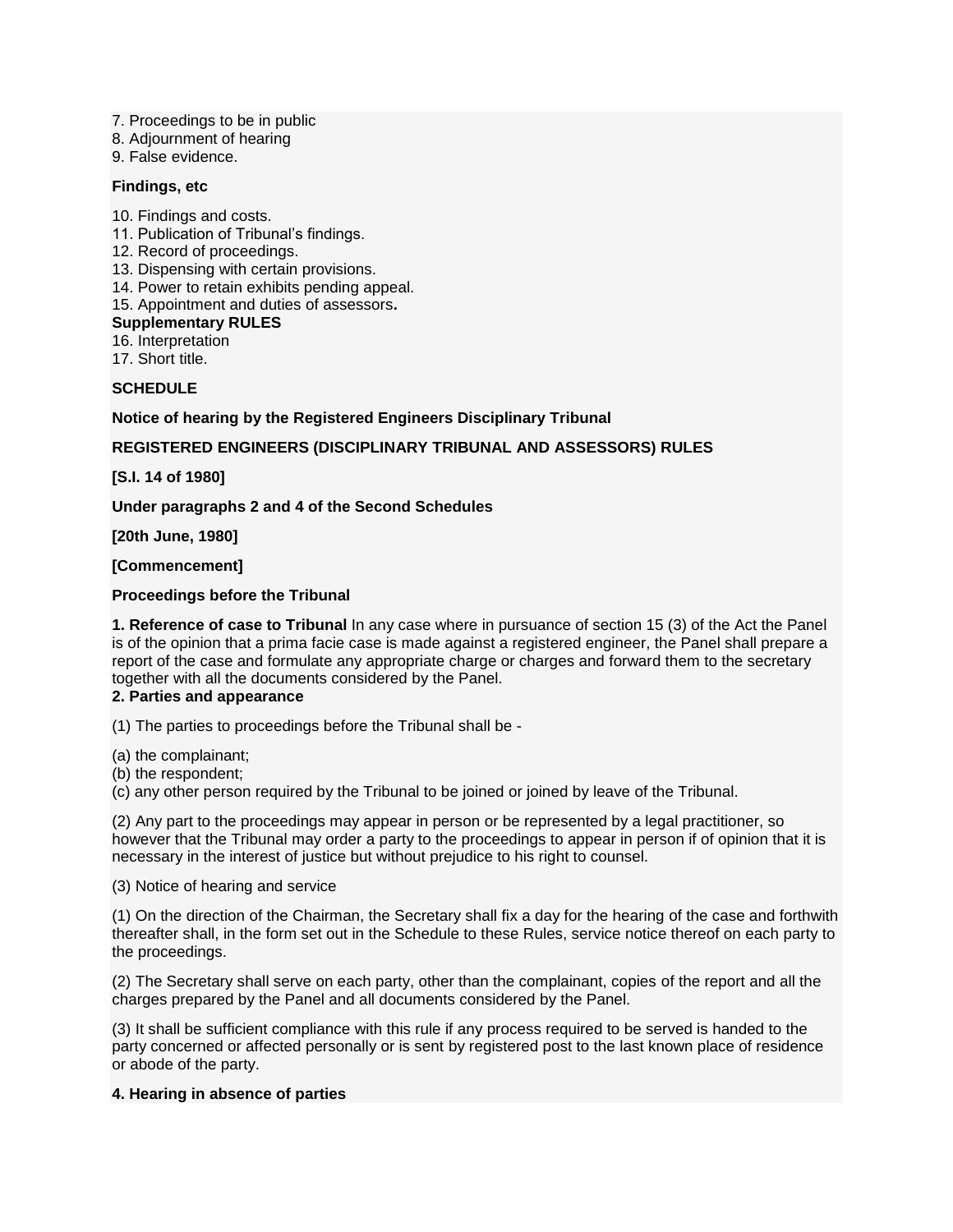(1) Subject to the next succeeding paragraph, the Tribunal may hear and determine a case in the absence of any party.

(2) Any party to the proceedings before a Tribunal who fails to appear or be represented, or who has previously appeared before the Tribunal but subsequently fails to appear or be represented, may apply, within thirty days after the date when the pronouncement of the findings and directions of the Tribunal were given, for a re-hearing on the grounds of want of notice or other good and sufficient reason; and the Tribunal may, in appropriate cases, grant the application upon such terms as to costs or otherwise as it thinks fit.

# **5. Witnesses and evidence**

The Tribunal may in the course of its proceedings hear such witnesses and receive such documentary evidence as in its opinion may assist in arriving at a conclusion as to the truth or otherwise of the charge or charges referred to its by Panel; and in the application of this rule, the provisions of the Evidence Act or the Evidence Law in force in the State where the Tribunal holds is sittings, shall apply to any such proceedings.

# **[Cap. E14]**

# **6. Amendment of charges**

**If in the course of the proceedings it appears to the Tribunal that the charge or charges referred to it by the Panel require to be amended in any respect, the Tribunal may permit such amendment as it think fit.**

# **7. Proceedings to be in public**

**The Proceedings of the Tribunal shall be held, and its findings and directions shall be pronounced in public.**

**8. Adjournment of hearing The Tribunal may, of its own motion or upon application of any party, adjourn the hearing on such terms as to costs or otherwise as the Tribunal may think fit. 9. False evidence**

**If any person wilfully gives false evidence on oath before the Tribunal during the course of any proceedings, or wilfully makes a false statement in any affidavit sworn for the purpose of any such proceedings, the Tribunal may refer the matter to the Attorney-General of the Federation for any action he may deem fit.**

# **Findings, etc**

**10. Findings and costs**

If, after the hearing, the Tribunal adjudged that the charge of professional misconduct has not been proved, the Tribunal –

(a) shall record a finding that the respondent is not guilty of such conduct in respect of the matters to which the charge relates.

(b) may, nevertheless, order any party (except the complainant) to pay the costs of the proceedings, if, having regard to his conduct and to all the circumstances of the case, the Tribunal thinks fit so to order.

# **11. Publication of Tribunal's findings**

## **Subject to section 16 (3) of the Act (which relates to appeals), any direction given by the Tribunal shall be published in the Federal Gazette as soon as may be after the direction takes effect.**

# **12. Record of proceedings**

(1) Shorthand notes of the proceedings may be taken by a person appointed by the Tribunal and any party who appeared at the proceedings shall be entitled to inspect the transcript thereof.

(2) The Secretary shall supply to any person entitled to be heard upon an appeal against the direction of the Tribunal, and to the Council of Registered Engineers of Nigeria, but to no other person, a copy of the transcript of such notes on payment of such charges as may be determined by the Secretary.